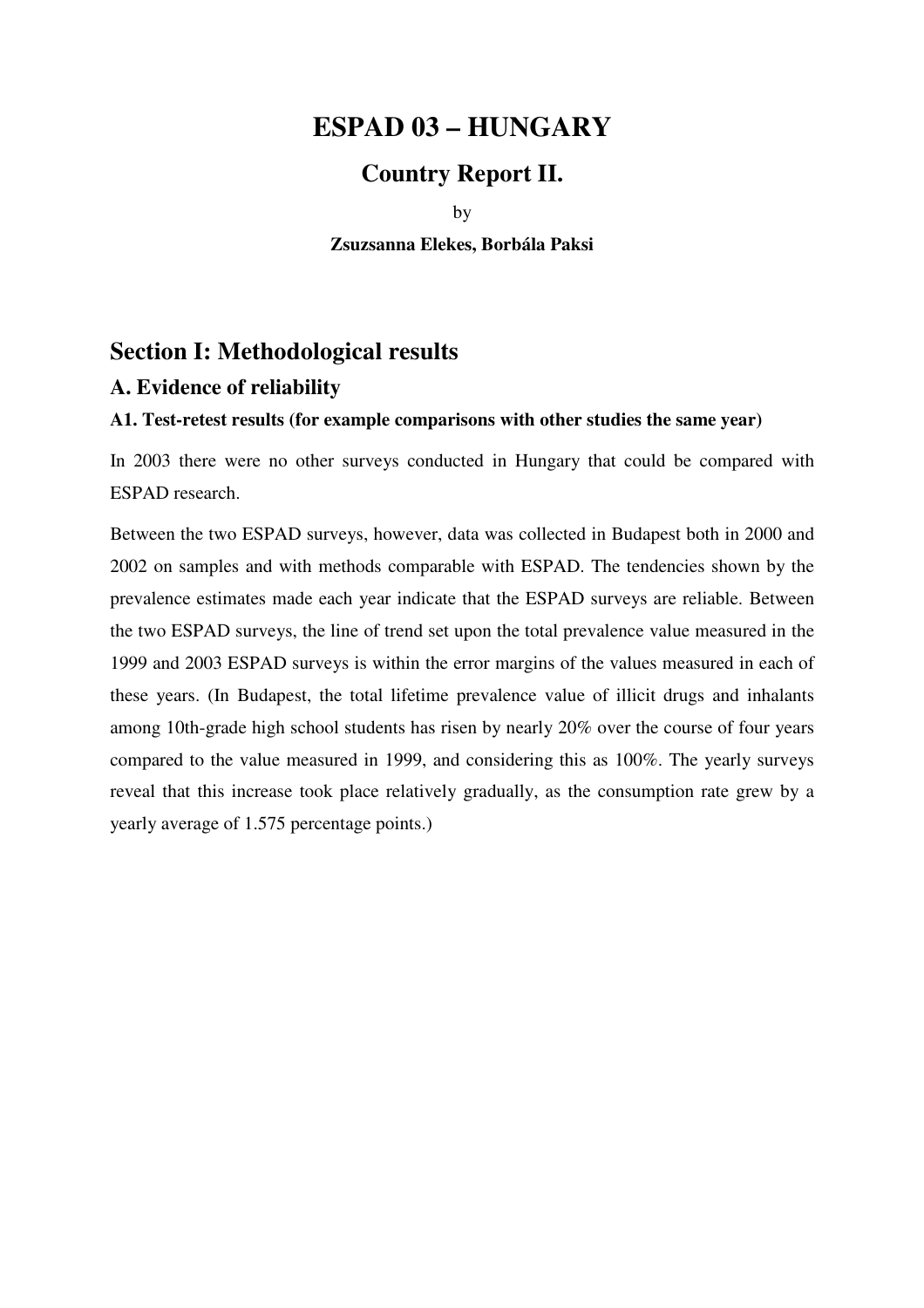### *The total prevalence value of illicit drugs and inhalants in Budapest between 1999 and 2003,*

*with the margins of error and linear trends indicated (among 10th-grade high school students)* 



Previous data from: Elekes, Paksi, 2000b; Paksi 2002.

#### **A2. Reliability within a single administration (table 2)**

The reliability rate measured by the simple consistency rate between the answers given to questions about lifetime prevalence and first consumption (consumed or did not consume according the both questions) was between 94.9% and 99.7% for the surveyed drugs.

For the questions about smoking, 96.1% of the informants gave reliable (consistent "consumed/did not consume") answers. This rate is practically identical to that given by the 1999 ESPAD survey, and it is much more favourable to that of the 1995 survey.

The rate of inconsistency measured for intoxication in the case of alcohol consumption is 3.8%, so 96.2% of the answers can be considered reliable. Compared to previous survey, this indicators does not show an improving or worsening trend. (The level of inconsistency measured in 1995 is worse by 0.2% than the current one, while the one measured in 1999 was better by  $0.4\%$ .

For other drugs, when all answers were considered, the highest rate of contradicting answers was observed for tranquillisers/sedatives and cannabis products  $(5.1\%$  and  $4.1\%$ , respectively). The rate of inconsistent answers is relatively high (around 2%) for the combinations of alcohol and medical drugs, for inhalants and amphetamines. The rate of inconsistency measured in comparison with all answers is 1% or lower for the other drugs.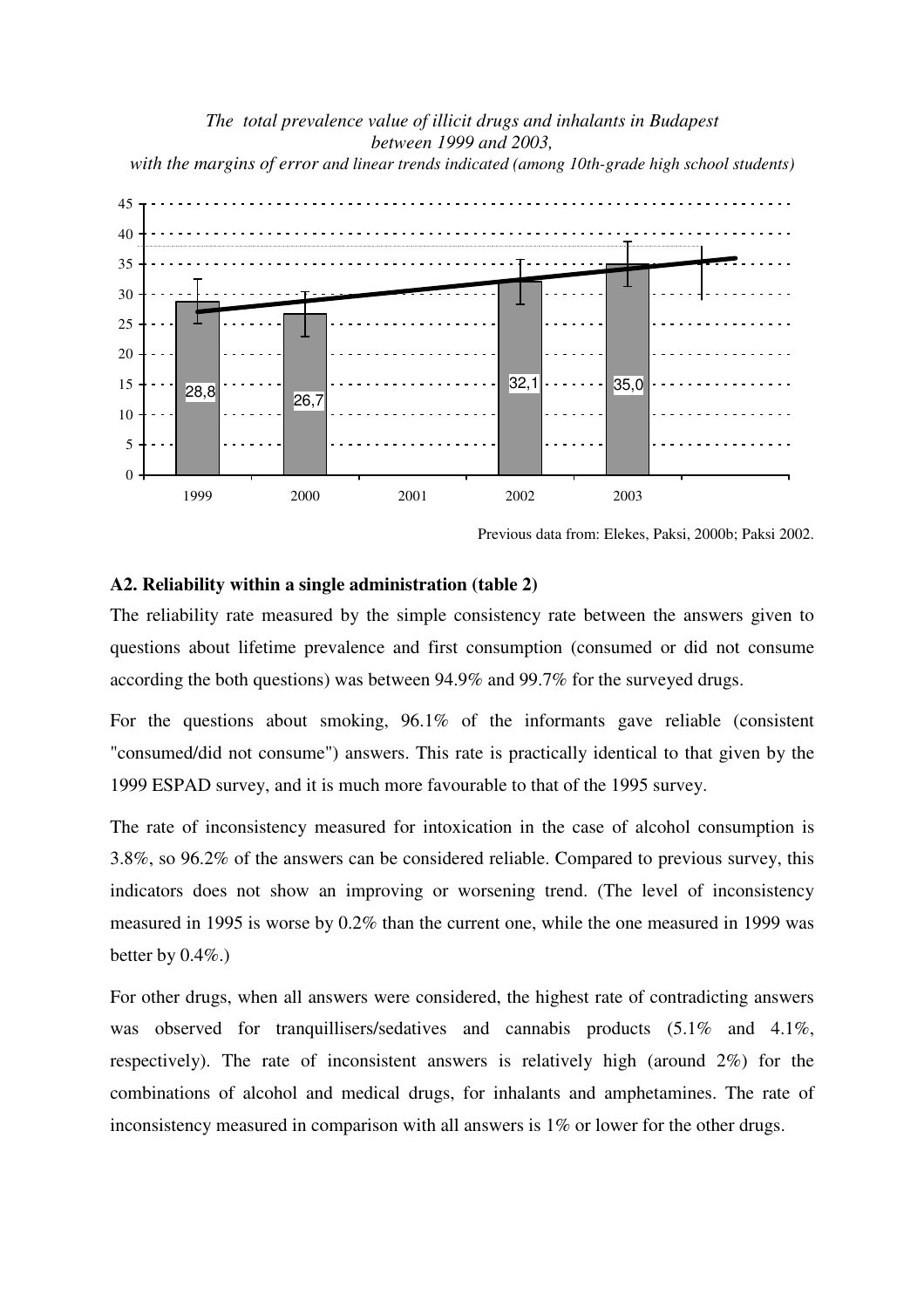If we do not compare the rate of inconsistent answers to the total number of informants but rather to the consistent consumers (in spite of the fictitious data), the rates vary around 0.5. In spite of the popularity of their consumption, the rate of inconsistency is markedly low for intoxication and smoking, and it is also lower than average for ecstasy and the combinations of alcohol and medical drugs. We can observe relatively high inconsistencies that exceed the rate of consistent users only in the case of a few behaviours that have an extremely low lifetime prevalence, that is, steroids, crack, and intravenous drugs.

|                     | All students | c/b  |              |      |
|---------------------|--------------|------|--------------|------|
|                     | a            | b    | $\mathbf{C}$ |      |
| Ever smoked         | 26.4         | 70.0 | 3.9          | 0.06 |
| Been drunk          | 38.5         | 57.6 | 3.8          | 0.07 |
| Marijuana/hashish   | 84.0         | 10.9 | 5.1          | 0.47 |
| Amphetamine         | 96.1         | 2.1  | 1.8          | 0.86 |
| LSD/halluc.         | 97.4         | 1.6  | 1.0          | 0.63 |
| Crack               | 99.2         | 0.3  | 0.5          | 1.67 |
| Cocaine             | 99.1         | 0.5  | 0.4          | 0.80 |
| Ecstasy             | 96.2         | 3.0  | 0.8          | 0.27 |
| Heroin              | 99.0         | 0.6  | 0.4          | 0.67 |
| Tranquillisers/sed. | 89.6         | 6.3  | 4.1          | 0.65 |
| <b>Inhalants</b>    | 94.7         | 3.3  | 2.0          | 0.61 |
| Anabolic steroids   | 98.9         | 0.2  | 0.9          | 4.50 |
| <b>Mushrooms</b>    | 99.2         | 0.5  | 0.3          | 0.60 |
| <b>GHB</b>          | 99.1         | 0.6  | 0.3          | 0.50 |
| Drugs w/needle      | 99.3         | 0.3  | 0.4          | 1.33 |
| Alcohol w/pills     | 87.4         | 10.0 | 2.7          | 0.27 |

*The simple inconsistency indicator compared to consistent admissions of consumption* 

Except for cocaine, GHB and amphetamine, the reliability of answers on lifetime prevalence showed significant differences by gender (for smoking, intoxication, tranquillisers/sedatives, alcohol+medical drug, crack, THC, LSD, steroids p<0.05), or tendency-like (for inhalants, heroin, magic mushrooms, XTC, intravenous use  $p > 0.05$  and  $p < 0.1$ ). In general, the rate of both consistent consumers and inconsistent informants is higher among boys, except in the case of tranquillisers/sedatives and the combinations of alcohol and medical drugs. However, the level of inconsistency is high even when compared with consumers among boys.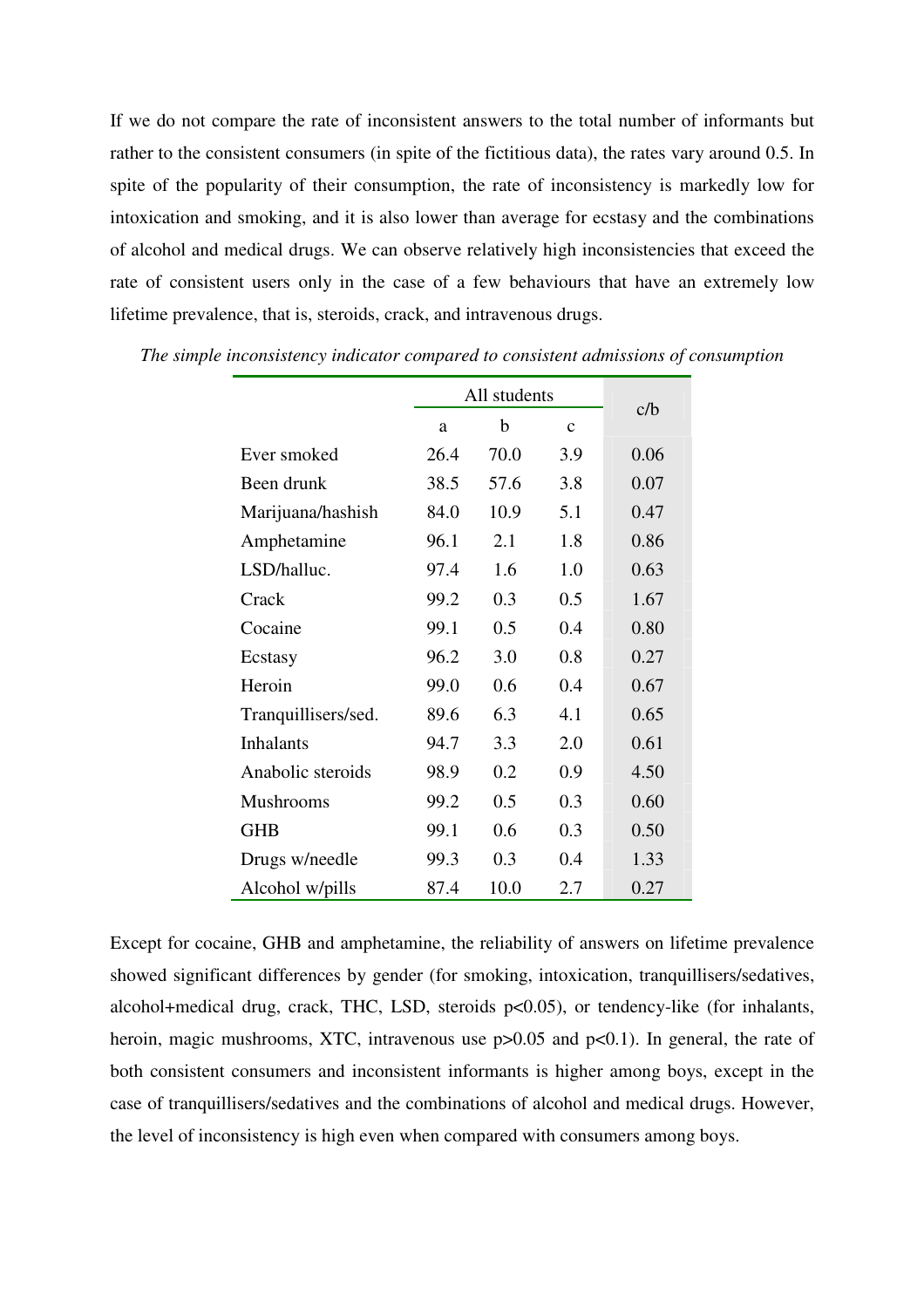

*The simple inconsistency indicator shown in the percentage of consistent consumers by gender* 

When compared to previous ESPAD surveys we found the most significant change in the case of cannabis as the rate of inconsistent answers within the totality of informants has more than tripled in the years after 1995. Similarly, although to a much smaller extent, the reliability of answers considering amphetamine consumption has also decreased.



*The trends of simple inconsistency in ESPAD surveys between 1995 and 2003 in the percentage of informants* 

Due to the increase of the lifetime prevalence values, the inconsistency content of the prevalence values of these most popular illicit drugs has not increased. The level of inconsistency compared to consumers remained practically unchanged for THC, and it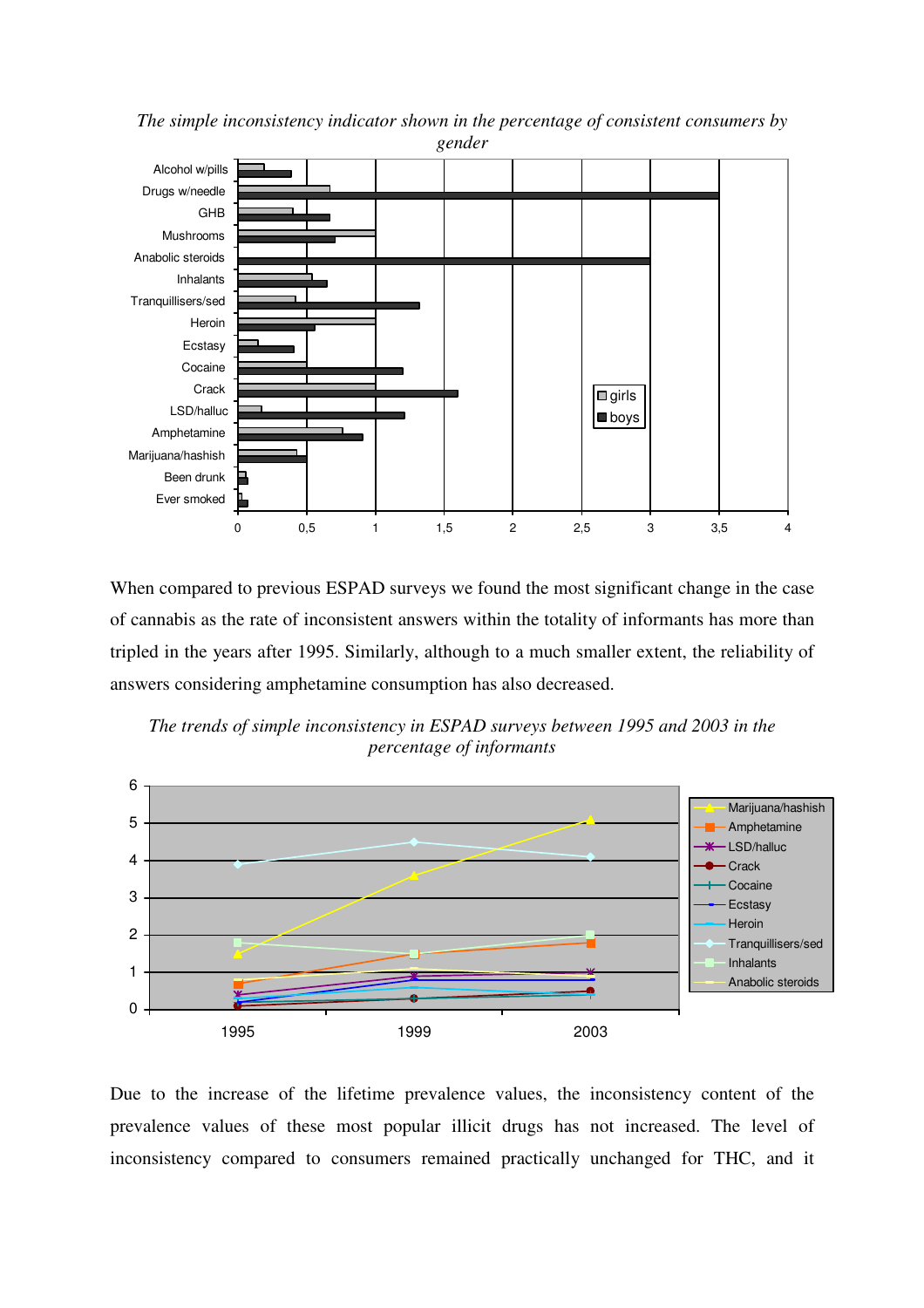definitely improved in the case of amphetamine. Following the 1999 ESPAD survey, the reliability rate compared to consumers decreased significantly only for two low-prevalence drugs, namely, anabolic steroids and, to a smaller degree, crack.





# **A3. Other comments about the reliability (e.g. if the reliability may differ between subgroups, different kinds of schools, geographically or otherwise)**

Besides the above, we also examined the reliability of the data according to the representational criteria like grade, school type, and region.

The reliability of lifetime prevalence, as shown by the simple reliability indicator, significantly differs by school type in all of the examined behaviours of the consumers.

The inconsistency rates of smoking and alcohol consumption are many times higher among primary school students than the average of the population. The high rate of inconsistency measured among informants in this school type is coupled by relatively low consumption frequencies, which, when compared to other school types, results in an especially high level of inconsistency concerning the admission of lifetime prevalence in primary schools. The inconsistency rate of answers given by training-school students is also above the average, but the high inconsistency values come with high consumption rates here.

For other drugs we usually have to eliminate training-school informants again, whose answers about lifetime prevalence are most often contradictory. As previous ESPAD surveys also show, in schools that give a secondary diploma we routinely find more consistent answers on drug consumption.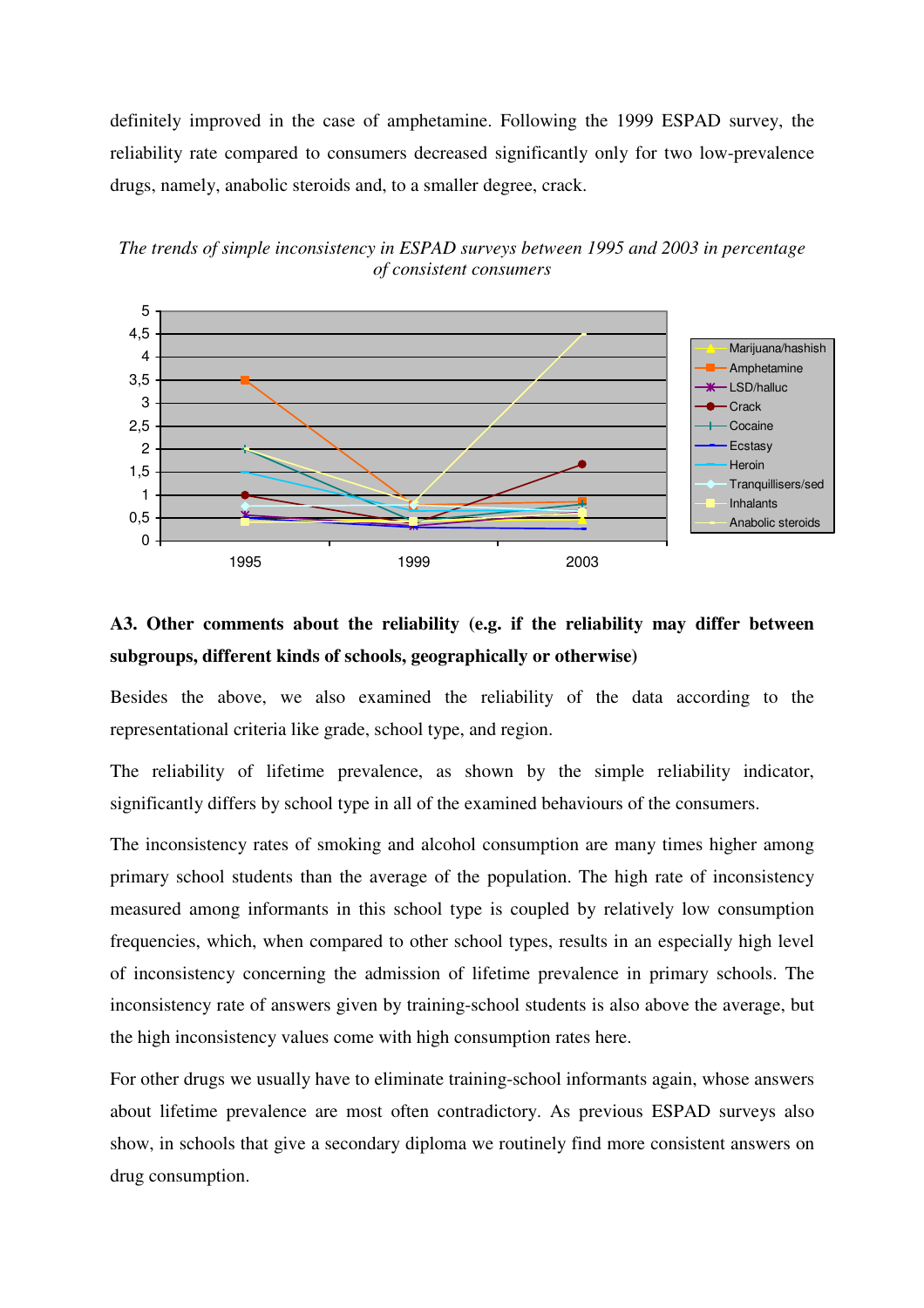|                     | <b>ELEMENTARY</b><br><b>SCHOOL</b> | <b>TRAINING</b><br><b>SCHOOL</b> | <b>GRAMMAR</b><br><b>SCHOOL</b> | <b>SPECIALISED</b><br><b>SECONDARY</b><br><b>SCHOOL</b> | p        |
|---------------------|------------------------------------|----------------------------------|---------------------------------|---------------------------------------------------------|----------|
| Ever smoked         | 6.7                                | 5.3                              | 3.0                             | 3.4                                                     | < 0.0001 |
| Been drunk          | 9.6                                | 4.8                              | 2.4                             | 3.9                                                     | < 0.0001 |
| Marijuana/hashish   | 5.0                                | 8.4                              | 4.1                             | 4.2                                                     | < 0.0001 |
| Amphetamine         | 2.9                                | 3.6                              | 1                               | 1.4                                                     | < 0.0001 |
| LSD/halluc.         | 0.7                                | $\overline{c}$                   | 0.8                             | 0.8                                                     | 0.001    |
| Crack               | 0.7                                | 1.4                              | 0.1                             | 0.3                                                     | 0.002    |
| Cocaine             | 0.7                                | 1.1                              | 0.2                             | 0.3                                                     | 0.024    |
| Ecstasy             | 0.7                                | 2.1                              | 0.3                             | 0.6                                                     | < 0.0001 |
| Heroin              | 1.4                                | 0.7                              | 0.2                             | 0.3                                                     | 0.015    |
| Tranquillisers/sed. | 6.4                                | 5.0                              | 3.9                             | 3.5                                                     | 0.009    |
| <b>Inhalants</b>    | 0.7                                | 2.3                              | 1.4                             | 2.4                                                     | 0.008    |
| Anabolic steroids   | 0.7                                | 2.7                              | 0.1                             | 0.6                                                     | < 0.0001 |
| Mushrooms           | 0.7                                | 1.1                              | 0.1                             | 0.2                                                     | 0.004    |
| <b>GHB</b>          | $\overline{0}$                     | 1.2                              | $\theta$                        | 0.2                                                     | < 0.0001 |
| Drugs w/needle      | 0.7                                | 1.1                              | 0.2                             | 0.3                                                     | 0.142    |
| Alcohol w/pills     | 2.2                                | 4.5                              | 1.8                             | 2.5                                                     | 0.004    |

*The rate of inconsistent answers in various school types (in percentage of informants)* 

For the majority of the drugs, as previous ESPAD surveys also showed, there were no significant regional differences in the simple reliability rate when considering the totality of informants. For a few drugs, however, like marijuana/hashish, LSD, amphetamine, ecstasy, tranquillisers/sedatives (due to the higher percentage of consistent consumers in the capital and in spite of the identical indicators calculated for the informants) the inconsistency rate compared to the consumers is more favourable.

Usually there were no significant differences in the simple reliability rate by grade either. A few drugs like GHB, marijuana/hashish, heroin, alcohol produced differences, but no clear trends are evident.

In sum, we can establish in connection with the reliability of lifetime prevalence data that they reveal significant patterns according to gender and school type. At the same time, we did not observe either significant, or tendency-like differences when considering other characteristics of the informants, like region or grade. We can also conclude that the reliability of the admissions of consumption of a drug type is relatively stable, especially if we take the changes in the prevalence values into consideration, so the changes in the reliability of data do not render the diachronic comparison of data impossible.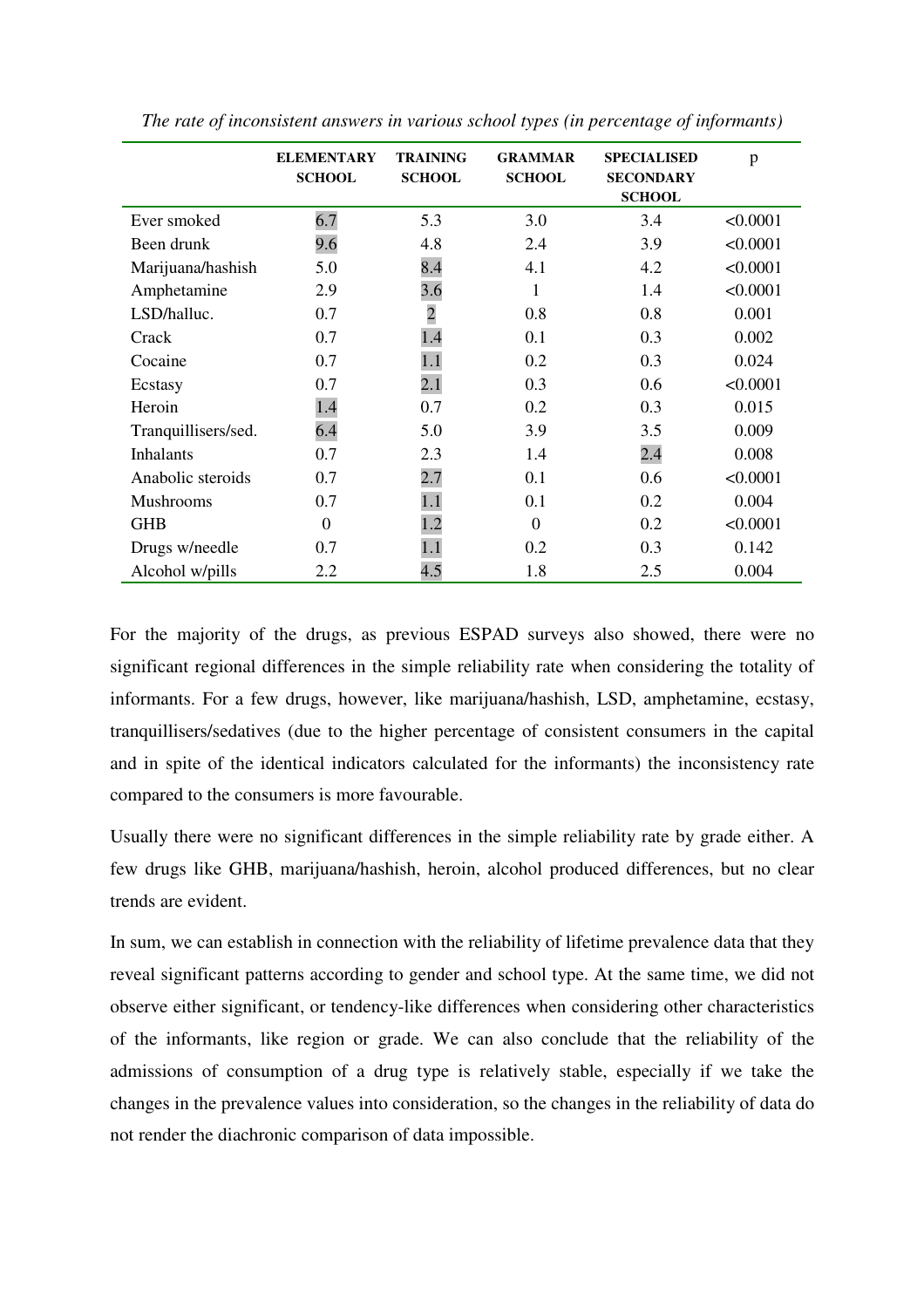# **B. Evidence of validity**

## **B1 Missing data rates on drugs and other questions (table 3)**

For relatively neutral background variables like parents' level of schooling, family composition, or grade average no answers were given by 1.3-3.7% of all informants, or they gave invalid answers.

The rate of missing answers to drug-related questions cannot be considered high even when compared with questions that were not related to drugs. It especially holds true for lifetime prevalence questions in general. For lifetime prevalence values the compound percentage of missing or invalid answers is usually around 1%, with the only exception of questions about alcohol consumption where the value is nearly three times higher. The rate of missing answers is usually higher for questions about yearly and monthly prevalence, while in general these still do not stand out among the values received for questions not related to drugs.

Girls in general gave answers in higher numbers to both drug-related and social-demographic background questions.

Although no significant changes could be observed from previous ESPAD surveys in the rates of missing answers, it is still positive that there was some improvement for the most prevalent drug, marijuana/hashish (the rate of unanswered questions decreased from 0.7% to 0.3% in the last four years).

#### **B2 Average number of unanswered questions (table 4)**

Out of the 237 questions in the questionnaire, the informants left, on the average, 1.7%, or 4 (4.06) questions unanswered, or gave invalid answers to them. This number is shared between the "core" and "module" questions in a way that on the average 3.2 "core", and 0.86 "module" questions were left unanswered. The rate of the unanswered questions within the core questions is still less than half (1.5%) of the rate observed for module questions (3.3%), which is most likely connected to the position of core and module questions within the questionnaire, and the fact that module questions are found at the end of the questionnaire. The rate of unanswered questions is significantly lower for girls  $(p<0.0001)$ .

When compared to the 1999 ESPAD survey, we can see an increase in the rate of answered questions both for core, and module questions. This is probably due to the fact that the length of the questionnaire was reduced because of the inclusion of Grade 8 in the survey, and this,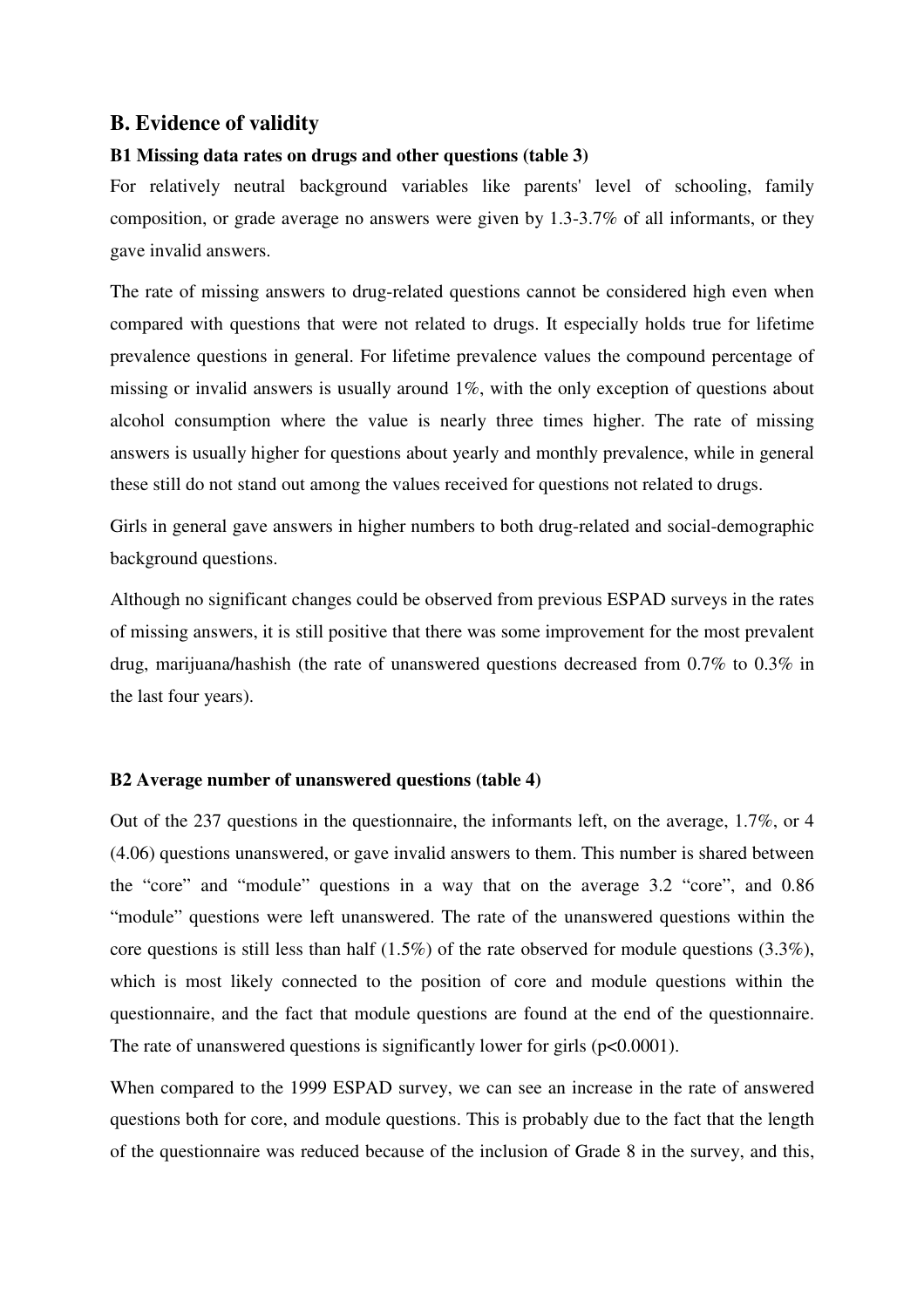as described above, resulted in the low percentage of unfinished questionnaires in this survey for the totality of the informants.

#### **B3 Inconsistency rates (table 5)**

For questions about the prevalence values of alcohol consumption at various times 4.4% of the informants gave inconsistent answers, while the inconsistency calculated for consumers was 5.1%. None of these cases reveal a significant gender-related pattern. In the prevalence values related to intoxication, the inconsistency is markedly lower, for the totality of informants it is 2.4%, while for consumers it is 4.1%. In this case, the answers given by boys are significantly more contradictory than those given by girls (p=0.01 and 0.024 respectively).

The inconsistency rates for other drugs (marijuana/hashish and inhalants) are a mere fraction of the values obtained for alcohol consumption in the totality of informants. This is, however, primarily due to the much lower prevalence values. Values calculated for consumers are much higher. For marijuana, 0.6% of all informants, while for inhalants 0.1% gave inconsistent answers. Within the group of consumers the values are 3.6% for marijuana, and 3% for inhalants. The answers to questions about marijuana consumption are significantly more consistent when given by boys, whereas to questions about the use of inhalants girls gave significantly more consistent answers.

When making a comparison with previous surveys, we could not find any obvious timerelated tendencies. The inconsistency rates of admission of a given behaviour are currently similar to the values measured in the mid-90s, with the exception of marijuana/hashish, where, not regarding the last 4 years, there were very significant and lasting improvements.



*Inconsistency in answers given to questions about prevalence at various times in the percentage of consumers*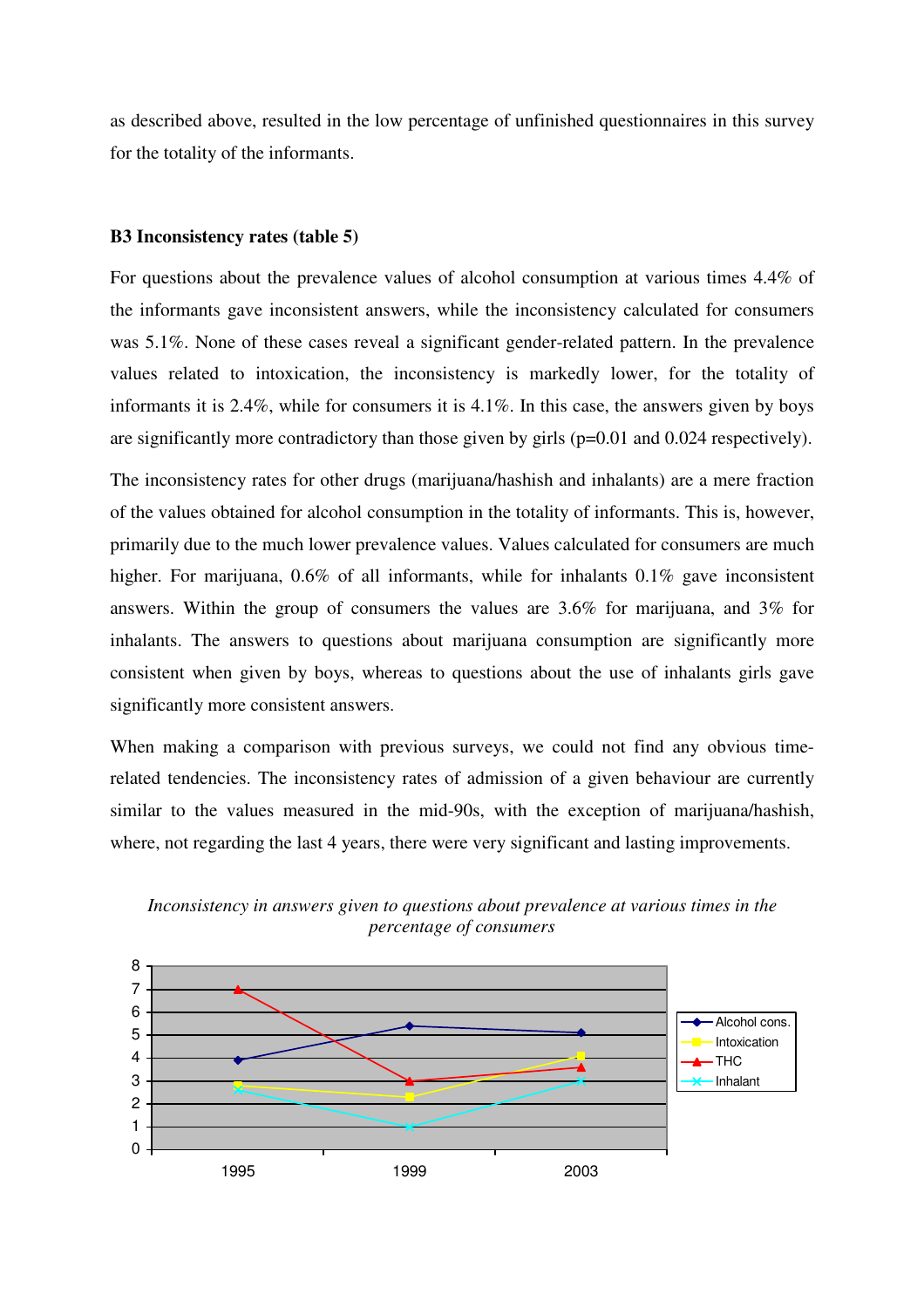#### **B4 Willingness to admit using drugs (table 6)**

The distribution for answers received for direct questions about the willingness to admit the usage of two drugs (marijuana and heroin) was satisfactory as for both drugs the overwhelming majority of informants was positive about answering the questions, and they believe that had they consume these drugs, they would be likely to admit use. The percentage of negative answers ("probably not" and "definitely not") was 10.5% for products, and 13% heroin.

Significant differences by gender were found in the answers  $(p<0.0001$  in both cases). The percentage of refusing, not honest answers was higher for both questions among boys.

In spite of the frequent modifications of drug-related legislation in Hungary, and contrary to the expected effects of this, the willingness in young people to admit the consumption of the two surveyed drugs did not change too much. The percentage of answers indicating a willingness to admit use was repeatedly around 60% in the last 8 years.



*Willingness to admit the consumption of THC and heroin in 1995, 1999, and 2003* 

### **B5 Proportion reporting lifetime use of Relevin (a dummy drug) (tables 7, 9, 11)**

For the non-existent, dummy drug in the questionnaire 0.3% of the informants (8 persons) indicated some degree of consumption. This value was 0.1 among girls, and 0.5% among boys (the difference is not significant). Based on the consumption data of the dummy drug, we can consider 99.7% of the answers about drug consumption as valid.

As compared to previous data, between 1995 and 1999 the rate of admission of the use of the dummy drug has slightly increased, but there were no changes in the last four years.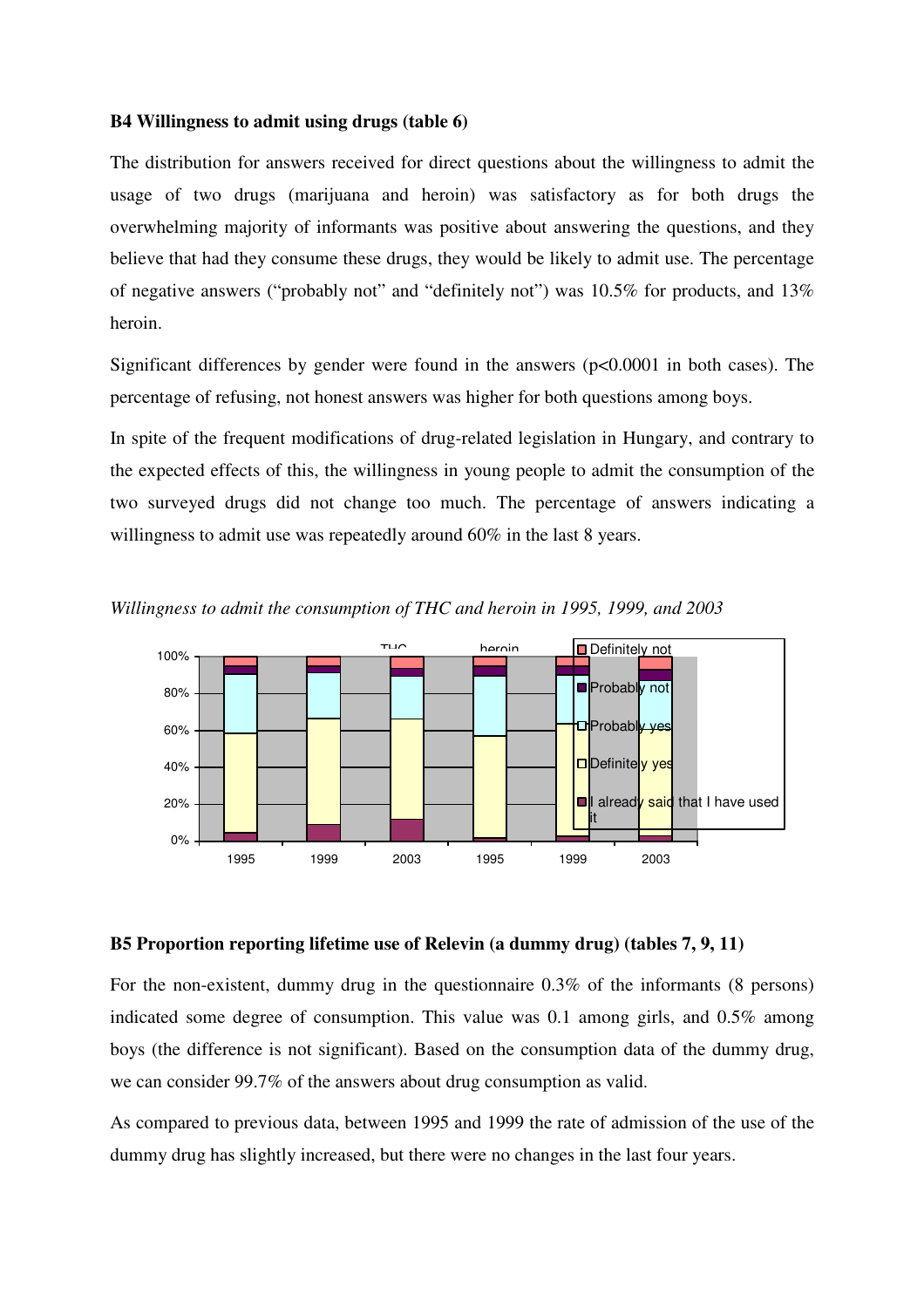# **B6 Data collection leaders judgement about the validity (See Classroom reports) (tables C - G in Report I)**

Interviewers did not observe any disruptions in nearly 75% of the classes, and in another 20% only a few children made difficulties. Disruption caused by more than half of the student was observed only in one classroom in about 50. There was not one class where the majority of the students engaged in some activity to disrupt data collection. The incidences were mainly giggling and laughing (73.1%), occasionally whispering (19.2%).

In 96.6% of the classes students were interested in completing the questionnaires, and in 98% students took their task seriously. Interviewers indicated problems with understanding the questions only in 6 classes (1.4%).

The time needed for the completion of the questionnaire varied between 30 and 105 minutes, on the average it was 47.55 minutes. In 63% of the participating classes data collection was successfully performed within the duration of a lesson (45 minutes). All in all, 99.8% of the informants managed to answer at least 3/4 of the questions when filling in the questionnaires.

# **B7 Construct validity, i.e. possible comparisons between criterion groups (i.e. comparison of drug use rates between schools predicted in advance to have higher or lower drug use)**

According to the 1999 ESPAD survey, and other research (HBSC 2002), there were significant differences in the total rate of drug consumption in schools in the countryside as opposed to those in the capital, among different types of school and grades. Thus, in this survey, we also expected a lower penetration level of drugs in schools in the countryside, schools that give a secondary diploma (grammar school and specialised secondary school), and in lower grades, as opposed to schools in the capital, training schools, and higher grades. As expected, all three dimensions showed significant differences in the total lifetime prevalence value of illicit drugs.

| TYPE OF SECONDARY SCHOOL(p<0.0001)               |  |  |  |  |  |
|--------------------------------------------------|--|--|--|--|--|
| Training school Grammar school Spec. sec. school |  |  |  |  |  |
| 23.1<br>15.2<br>14.1                             |  |  |  |  |  |
| LOCATION OF SCHOOL $(p<0.0001)$                  |  |  |  |  |  |
| countryside<br><b>Budapest</b>                   |  |  |  |  |  |
| 22.4<br>14.9                                     |  |  |  |  |  |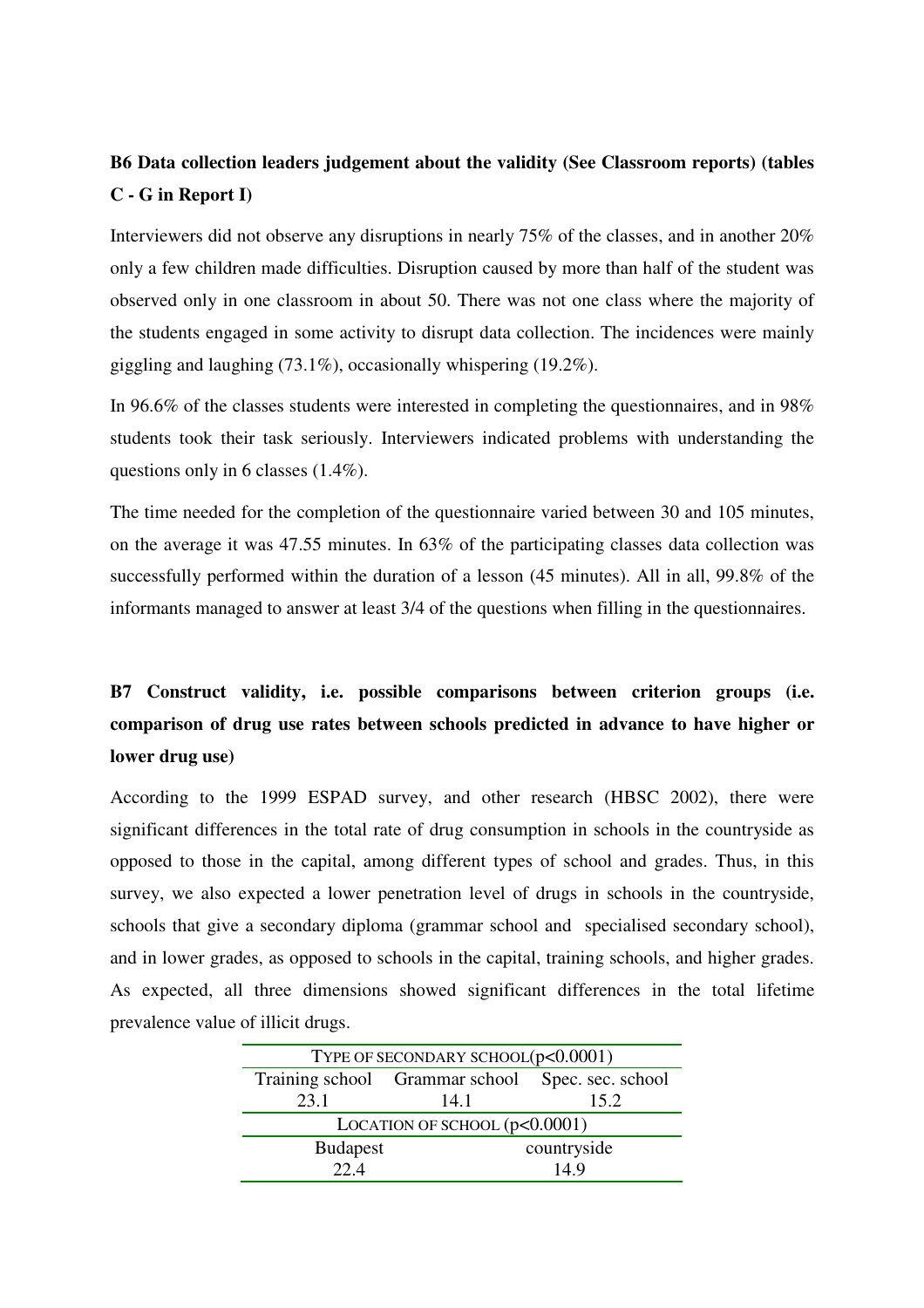|          | GRADE $(p=0.002)$ |           |
|----------|-------------------|-----------|
| 8. grade | 9. grade          | 10. grade |
| 11.9     | 15.2              | 19.4      |

# **B8.-B9 Other comments (e.g. if the validity may differ between subgroups, different kinds of schools, geographically or otherwise)**

Examining the various indicators of validity according to location or school type, the following can be found:

• The rates of missing answers are not significantly different in the various school types for most of the drug-related questions and examined social-demographic variables. Significant (p<0.05) differences were found only in questions related to grade average, the mother's highest level of schooling, smoking and alcohol consumption, and the use of marijuana/hashish. A few other questions revealed tendency-like  $(p<0.1$  and  $p>0.5$ ) differences (LSD, GHB, steroids, magic mushroom, alcohol with pills). At these questions higher-than-average rates of missing answers were observed among primary-school students, and, to a smaller degree, among training-school students, which hints at the lack of comprehension and time as the most probable reason for the missing answers. Although significant differences in the rates of missing answers are less characteristic by grade, differences that occur in an occasional question also corroborate the above. In questions related to the short-time prevalence of alcohol consumption, smoking, and marijuana/hashish use, the rate of missing answers was significantly higher in Grade 8.

We could not find any significant, or tendency-like difference in the rate of missing answers when comparing the countryside with Budapest.

- In line with the above, there were significant differences in the rate of unanswered questions and unfinished questionnaires between school types and grades. In higher grades, and in school types that give a secondary diploma, the rate of unanswered (or incomprehensibly answered) questions is significantly lower, similarly to the rate of unfinished questionnaires, which is possibly due to a better understanding of the questionnaire.
- The inconsistency indicators calculated from the answers given to questions about prevalence at various times also significantly differ by school type (p<0.05 in all cases).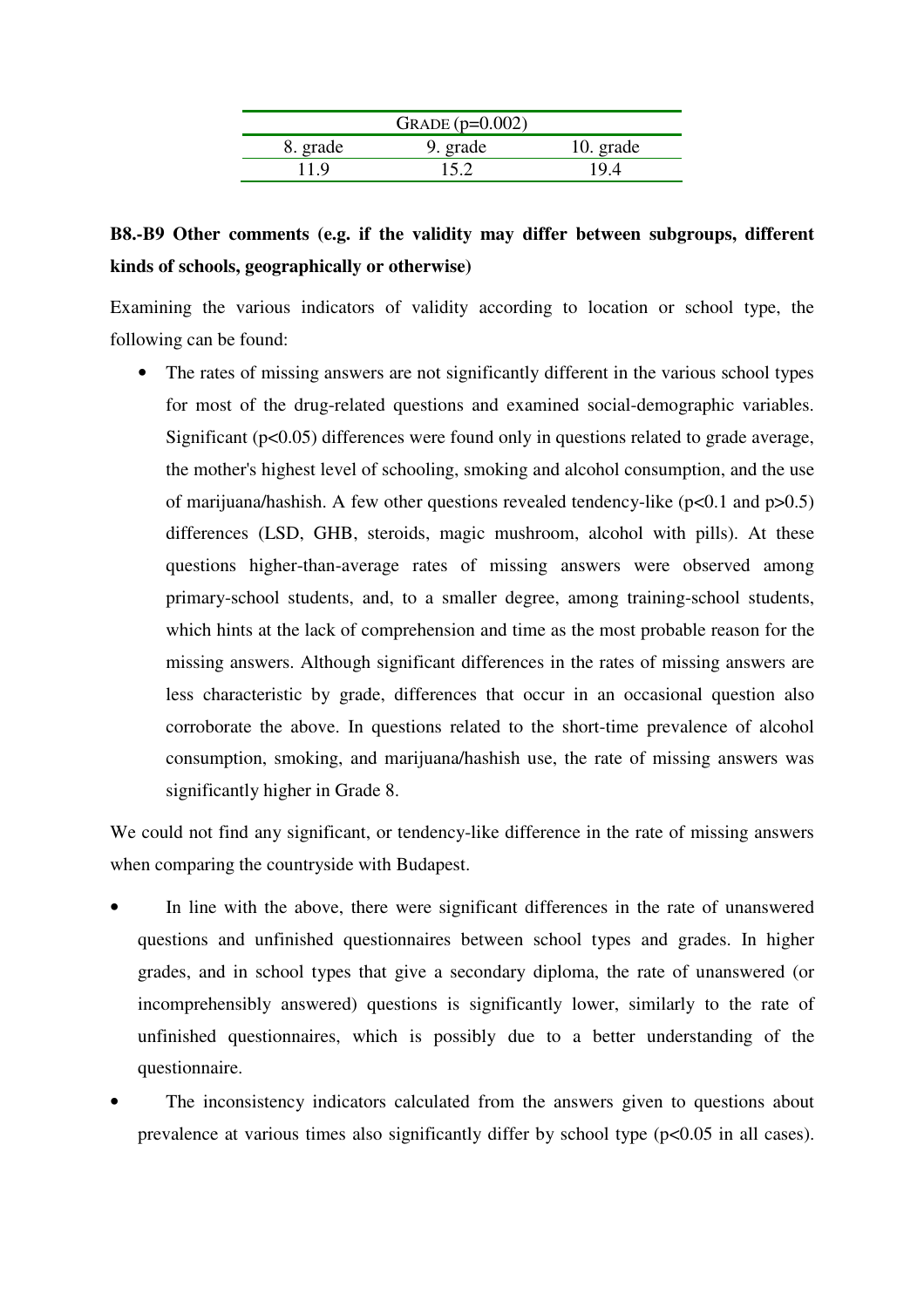Among training-school students, and, to a smaller degree, among primary-school students this indicator is high above the average.

Similarly to the simple reliability indicator, the rate of inconsistency between the prevalence values of various periods does not reveal significant differences either, neither regionally, nor by grade.

The school-type distribution of answers given to direct questions related to the validity of consumption data, similarly to other indicators, also shows significant (p<0.0001) differences. The percentage of negative answers ("definitely not" + "probably not") is  $1.5$ -2 times higher in primary schools and training schools than in school types that give a secondary diploma.

Significant differences were only observed by region for marijuana/hashish, while for grade there were significant differences for both. The validity indicators of students in Budapest, and students in higher grades are better.

• The rate of admission of the consumption of the dummy drug does not differ significantly neither by school type, nor by grade, or region.

In sum, we can establish on the basis of the examination of validity indicators by school type, grade, and region that in school types that give a secondary diploma (grammar school and specialised training school), and in higher grades these are better, while there were usually no significant, nor tendency-like differences between the validity of data in Budapest as opposed to data gathered in the countryside.

# **C. Problems and solutions**

# **C1 Describe specific methodological problems and how they were solved**

There were no special methodological problems connected to the usefulness of data.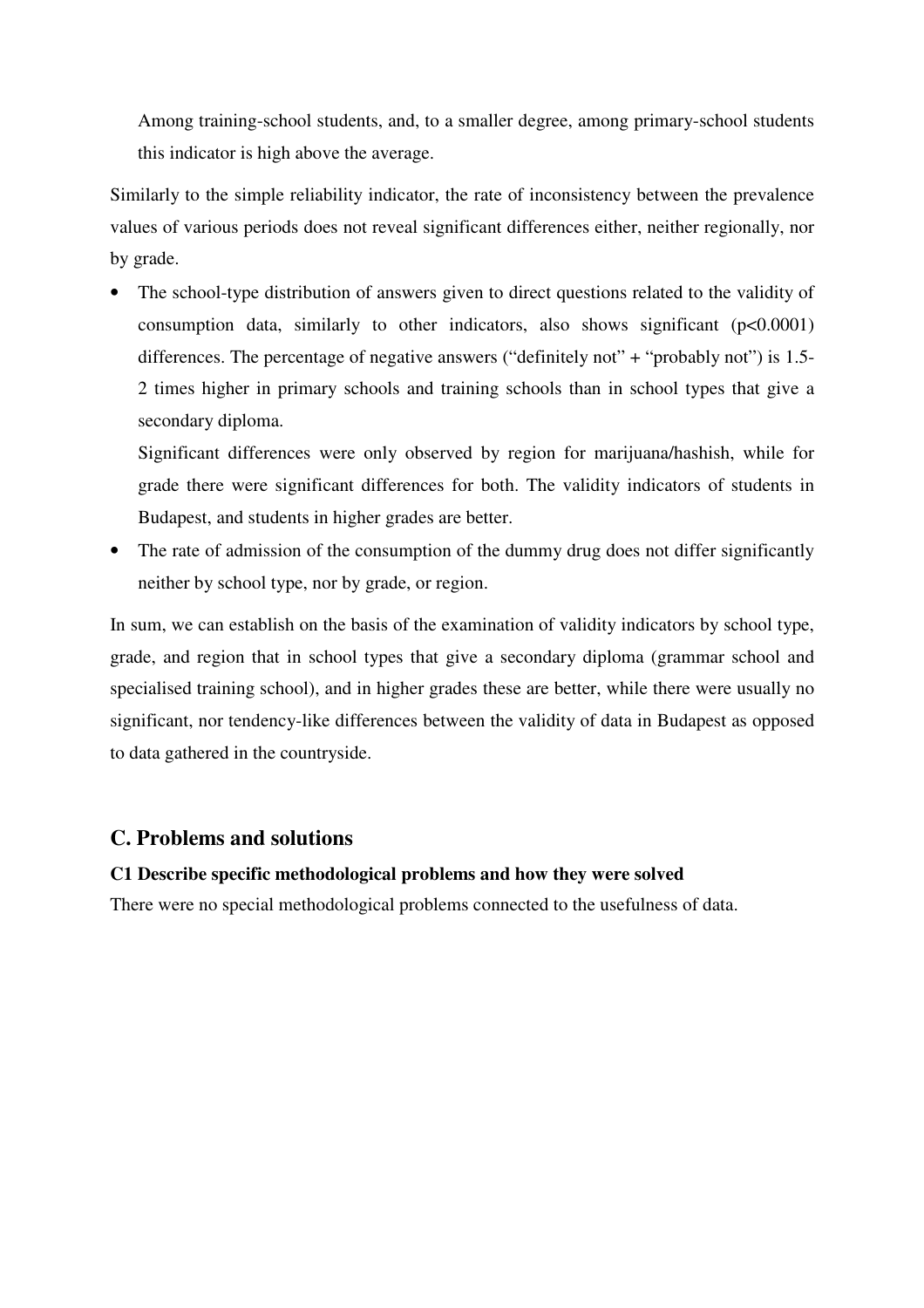# **D. Conclusions (D1-D3)**

According to the quantitative analyses made by the ESPAD standards, the methodological parameters of the Hungarian database are as follows:

- The rate of reliability measured by the simple rate of consistency was between 94.9% and 99.7% for the totality of all informants.
- According to the lifetime, yearly, and monthly prevalence values, we received consistent answers from 95.6-99.9% of the informants (94.9-97% of the consumers).
- The total percentage of missing or worthless answers given for the drug-related questions cannot be considered high when compared to the questions not related to drugs. This especially holds true for lifetime prevalence questions in general, where the value is much lower, usually around 1\%.
- Of the 237 questions in the questionnaire, the informants left, on the average, 1.7%, that is, 4 questions unanswered, or gave invalid answers to, which means that of the 237 questions, on average, 233 was validly answered.
- Nine informants out of ten believe that they would admit use if they consumed marijuana/hashish or opiates.
- For the so-called dummy drug 0.3% of the informants reported some degree of consumption. Based on the consumption data of the dummy drug, we can consider 99.7% of the answers about drug consumption as valid.
- Interviewers recorded a disruption serious enough to possibly interfere with the validity of the answers only in one class out of 50.
- The length of the questionnaire was matching the capacity of the students quite well, the average time needed for completion was longer than one lesson only by 2.5 minutes, and 99.8% of the students managed to fill in more than three-fourths of the questionnaire.

The above reliability and validity indicators reveal significant differences in certain subgroups. Marked differences were mainly observed between school types and genders, yet we did not find any single group in which the value of the above indicators would have posed problems in further national analyses.

Comparing with the results of previous ESPAD surveys carried out in 1995 and 1999 we can conclude that the methodological parameters of the Hungarian data collection performed according to the ESPAD standards show a relatively big stability, so there are no methodological concerns about making diachronic comparisons.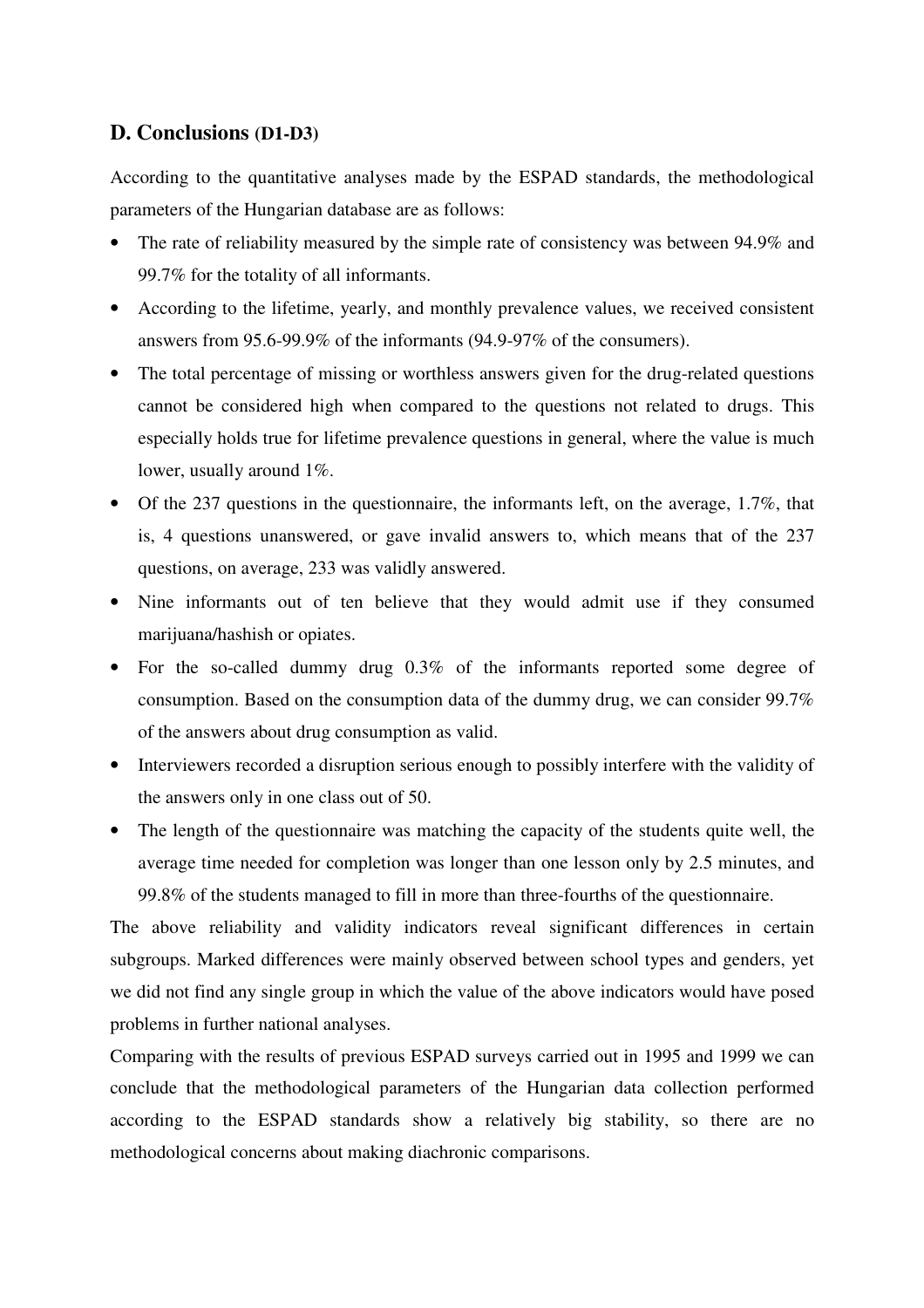The survey was performed on a nationally representative sample. When selecting the sample, we used random sampling with stratification according to school type and grade, while regional proportionality was achieved by subsequent weighting of the data.

On the class level, we obtained a 98.1% successful sample realisation by substitutions conforming to the sample criteria. The loss of sample on the individual level was 18.6%, mainly due to sicknesses. During the interviewing process only 2 instances of open refusal occurred, and 99.4% of the returned questionnaires was useful. The loss of groups and individuals was compensated for by subsequent weighting of the data, so the distribution of the sample by the representational criteria is identical to the distribution of the target population, thus the results can be extrapolated for target population.

The whole process of the survey was performed according to ESPAD standards. The methodological characteristics of the sample and the database can be considered adequate both in an international context (by ESPAD 1999), and in the context of previous ESPAD surveys in Hungary. No factor is found that would decrease the reliability of comparative or trend analyses, or could pose a special problem during analysis.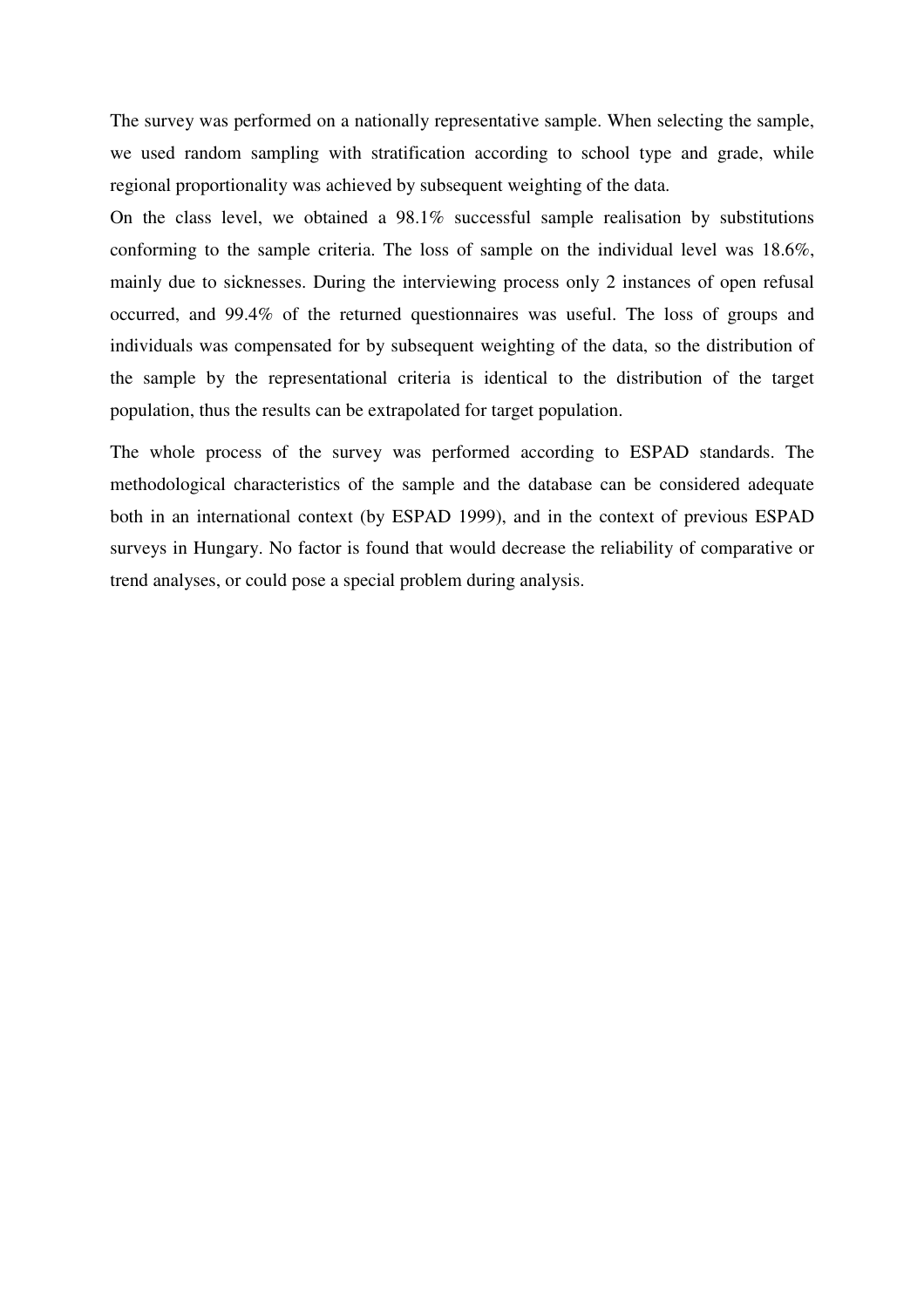# **Section II: Substantive results**

# **A. Frequency of self-reported drug use (tables 7 to 14)**

#### **Tobacco**

In 2003, 71.9% of the interviewed 16-year-olds have smoked at least once in their lives. Although some of the young people only occasionally smoked, nearly one-third of them (31.3%) smoked on 40 or more occasions some time in their lives. The lifetime prevalence value is almost identical for boys and girls. The percentage of those who have ever smoked is somewhat lower, 71.1%, among girls, while among boys it is somewhat higher, 72.7%.

Comparing our data with the results obtained in 1999, the lifetime prevalence value of smoking increased by 0.2% for all informants. The increase was slightly higher for girls than boys. In sum, the lifetime prevalence value of smoking was slightly increasing for both genders during the ESPAD surveys.

### **Alcohol**

92.6% of the interviewed 16-year-olds have drunk alcohol at least once in their lives. Although the lifetime prevalence values are similar for both genders (93% of girls and 92.2% of boys have already drunk alcohol), girls are characterised by less frequent consumption. 46.5% of girls and 13.9% of boys (20.6% of the total sample) had a drink less than 10 times. 26.7% of boys and 13.9% of girls (20.6% of the total sample) had a drink more than 40 times. 60.6% of the interviewed young people were drunk at least once in their lives. Intoxication is more frequent among boys, nearly two-thirds of them (64.4%) were drunk at least once in their lives, but even among girls more than half (56.1%) of those asked have been intoxicated at least one time. Frequent intoxication is more characteristic of boys than girls. 32.5% of boys, while only 16.1% of girls were intoxicated on more than six occasions in their lives (24.6% of the total sample).

In the 1999 ESPAD survey we concluded that the lifetime prevalence of alcohol consumption and intoxication has barely changed since 1995. In 2003 we have found a definite increase for both lifetime prevalence values and both genders.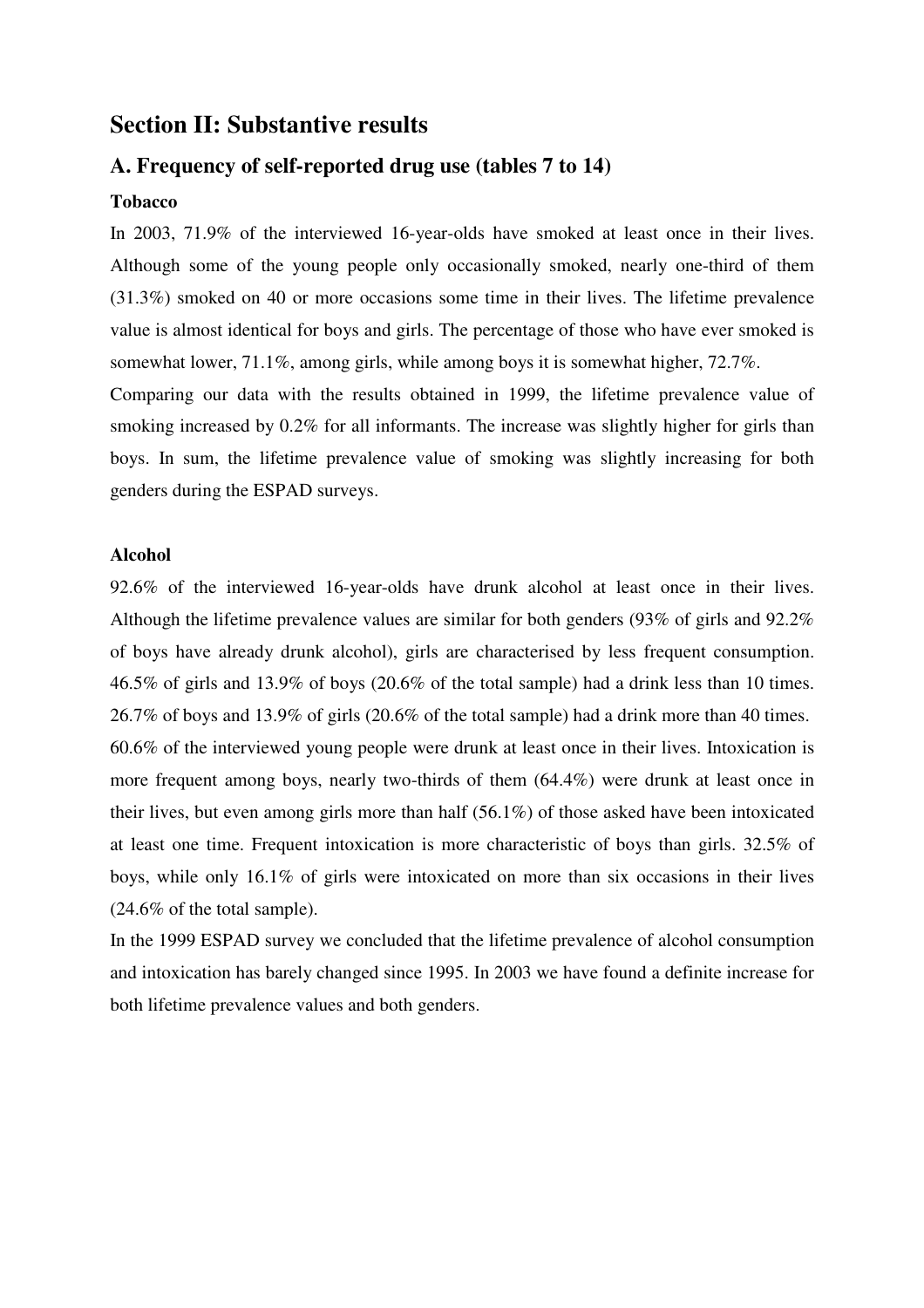|                          | 1995 | 1999 | 2003 |
|--------------------------|------|------|------|
| Never had a drink        | 9.3  | 9.2  | 7.4  |
| Had a drink less than 10 | 48.8 | 48.7 | 40.7 |
| times                    |      |      |      |
| Had a drink 40 or more   | 14.9 | 13.0 | 20.6 |
| times                    |      |      |      |
| Has been intoxicated     | 51.0 | 51.5 | 60.6 |

*Major indicators in 1999 and 2003:* 

#### **Other drug use**

16.2% of the informants have already tried some kind of illicit drugs, the majority of them 3 to 5 times, but 6.4% of them did it on even more occasions. The lifetime prevalence of illicit drugs is somewhat higher for boys (18.4%), while for girls it is only 13.8%. We can observe similar differences in the case of more frequent consumption as well: 5.2% of girls and 7.4% of boys have taken an illicit drug on 6 or more occasions sometime in their lives.

A much lower prevalence value can be measured for the consumption of illicit drugs other than marijuana. 5.0% of all informants consumed some other illicit drug, this rate is 5.2% for boys, and 4.9% for girls. In the case of illicit drugs other than marijuana consumption on 3 to 5 occasions, trial or occasional use is the most frequent form of consumption.

Conforming to the above, marijuana consumption among 16-year-olds in Hungary is the single most prevalent form of drug use, 15.8% of all informants have tried it at least one time. The lifetime prevalence value is much higher for boys than for girls: 18.1% and 13.2% respectively. Frequency data for both genders indicate, however, that consumption is limited to a few occasions.

The second most prevalent behaviour among 16-year-olds in Hungary is the joint consumption of alcohol and medical drugs: 10.5% of the total sample have tried it sometime in their lives (8.1% of boys and 13.1% of girls). Tranquillisers or sedatives without medical advice were used by 9.8% of the informants. It is worth noting that this is the most prevalent other drug for girls: 13.4% them have tried at least once (6.5% of boys, and 9.8% of the total sample have done so).

The joint consumption of alcohol and marijuana was reported by 7.2% of the informants. This type of consumption is more popular with boys (8.2%), while the value is 6.2% for girls (7.2% of the total sample).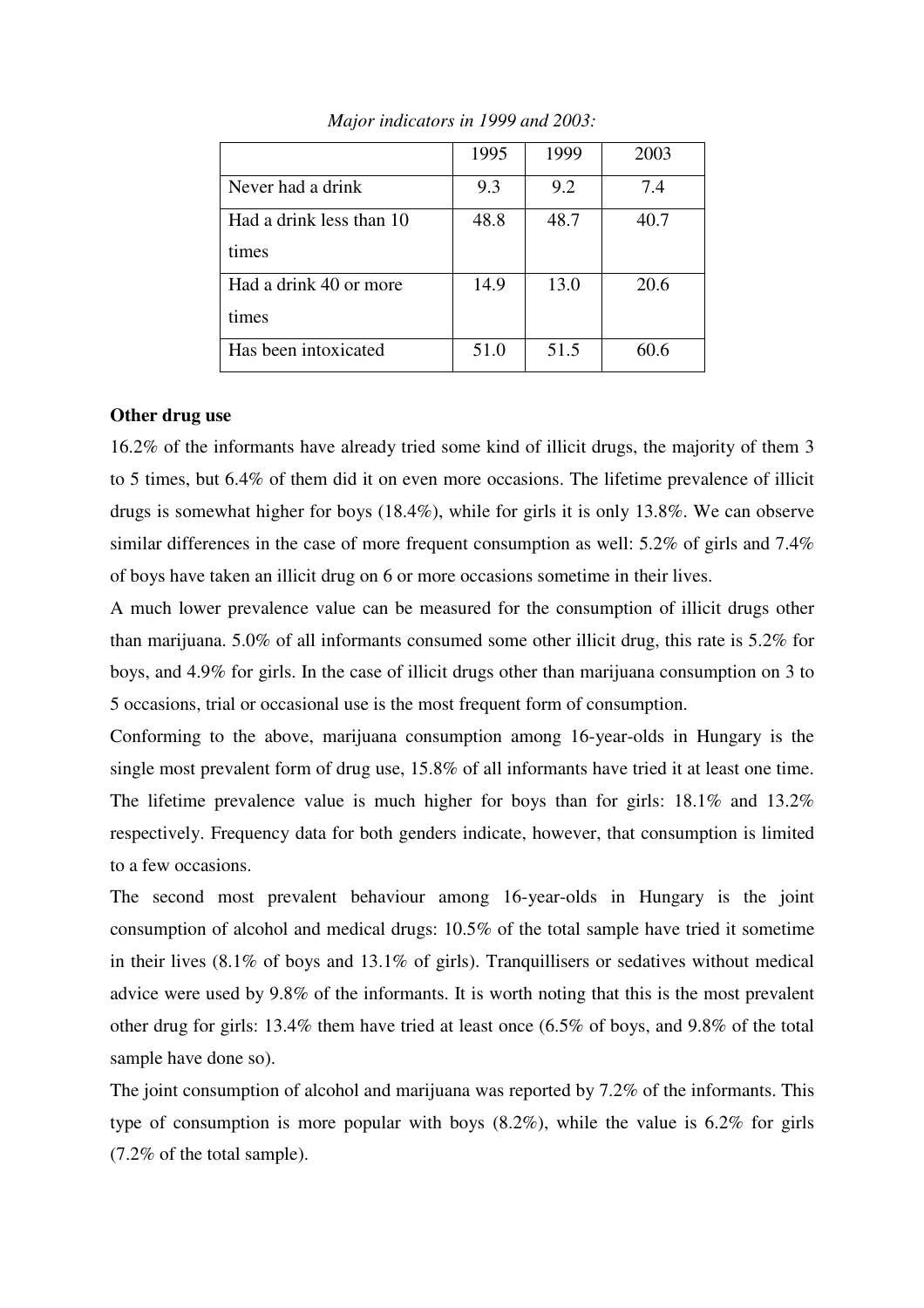Besides the above, Hungarian youth also like the use of inhalants (5%), ecstasy (3.1%), amphetamines (3.1%) and LSD, or other hallucinogens (2.1%). The consumption of all other drugs has a prevalence value below 1%.

*The lifetime prevalence values of other drugs in 1995, 1999, and 2003 among 16-year-old* 

|                                  | 1995                 | 1999      | 2003 |
|----------------------------------|----------------------|-----------|------|
| <b>Illicit drug consumption</b>  | 4.8                  | 12.5      | 16.2 |
| <b>Illicit drug consumption</b>  | 1.4                  | 5.5       | 5.0  |
| without marijuana and            |                      |           |      |
| hashish                          |                      |           |      |
| <b>Injected drug</b>             | 0.3                  | 0.7       | 0.5  |
| Marijuana or hashish             | 4.5                  | 11.5      | 15.8 |
| Amphetamine                      | 0.4                  | 2.3       | 3.1  |
| LSD or other hallucinogen        | 0.9                  | 3.3       | 2.1  |
| <b>Crack</b>                     | 0.1                  | 0.8       | 0.8  |
| <b>Cocaine</b>                   | 0.2                  | 0.8       | 0.8  |
| <b>Ecstasy</b>                   | 0.4                  | 3.0       | 3.4  |
| <b>Heroin</b>                    | 0.4                  | $\cdot$ . | 0.8  |
| Heroin (inhaled)                 | $\cdot \cdot$        | 1.2       |      |
| Heroin (other methods)           | $\cdot$ .            | 0.8       |      |
| <b>Tranquillisers, sedatives</b> | 8.3                  | 9.7       | 9.8  |
| <b>Inhalants</b>                 | 5.8                  | 4.5       | 5.0  |
| <b>Anabolic steroids</b>         | 1.1                  | 2.2       | 0.5  |
| <b>Alcohol with pills</b>        | 10.0                 | 7.7       | 10.5 |
| Alcohol and marijuana            |                      | 5.6       | 7.2  |
| <b>Magic mushroom</b>            | $\cdot$ .            | 0.5       | 0.5  |
| <b>GHB</b>                       | $\ddot{\phantom{0}}$ | $\ddotsc$ | 0.8  |

*high school students in Hungary:* 

The lifetime prevalence value of the consumption of other drugs was 30% higher in 2003 than in 1999, and 3.4 times higher than in 1995. The pace of growth thus slowed down somewhat in the last four years, but it was still considerable. In 1999 we found that the consumption of almost all other drugs has increased. In 2003 we find that the increase is primarily, or almost solely due to the growth of marijuana consumption. Compared with 1999, there is a slight increase in the consumption of amphetamines, ecstasy, inhalants, and the joint consumption of alcohol and medical drugs. The lifetime prevalence of other drugs has either slightly decreased, or remained unchanged.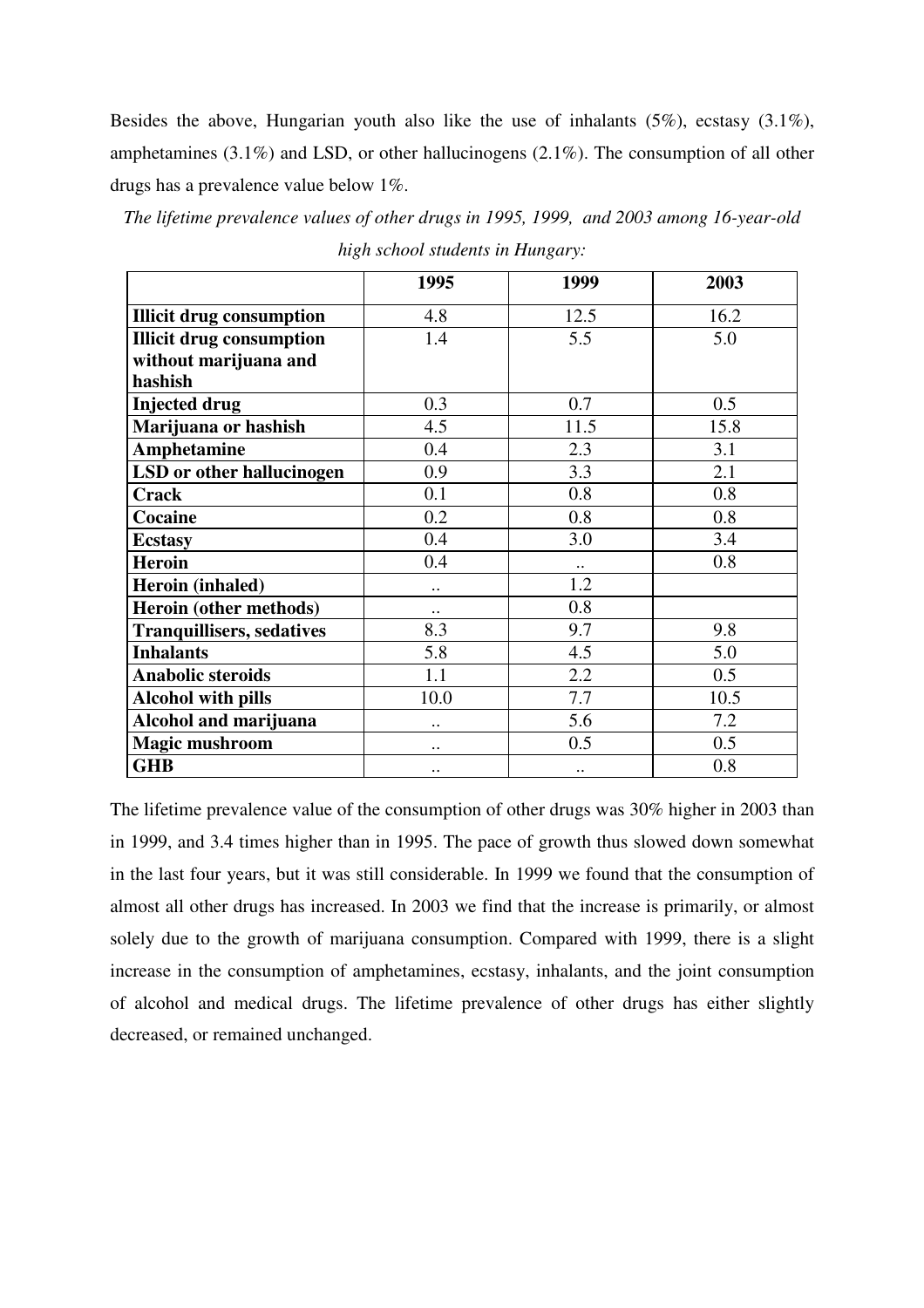We first included 16-year-olds studying in the last grade of primary school in 2003. Because of this we think it is necessary to show the main prevalence values of the already surveyed Grades 9 and 10, and Grade 8 of the primary school separately:

|                                      | <b>Grade 8</b> | Grade 9 | <b>Total</b> |
|--------------------------------------|----------------|---------|--------------|
|                                      |                | and 10  |              |
| <b>Tobacco</b>                       |                |         |              |
| Cigarettes (ESP06)                   | 69.1           | 72.1    | 71.9         |
| <b>Alcohol</b>                       |                |         |              |
| Any alcoholic beverage (ESP08)       | 84.6           | 93.1    | 92.6         |
| Been drunk (ESP19)                   | 50.7           | 61.2    | 60.6         |
| Other drug use                       |                |         |              |
| Any illicit drug use                 | 11.9           | 16.5    | 16.2         |
| Any illicit drug use other than      | 4.0            | 5.1     | 5.0          |
| marijuana or hashish                 |                |         |              |
| Any drug by injection (ESP28k)       | 0.7            | 0.5     | 0.5          |
| Marijuana or hashish (ESP24a)        | 9.9            | 16.1    | 15.7         |
| Amphetamines (ESP28b)                | 2.0            | 3.0     | 3.0          |
| LSD or other hallucinogens (ESP28c)  | 1.3            | 2.1     | 2.0          |
| Crack (ESP28d)                       | 0.7            | 0.8     | 0.8          |
| Cocaine (ESP28e)                     | 1.3            | 0.7     | 0.7          |
| Ecstasy (ESP28h)                     | 1.3            | 3.6     | $3.4\,$      |
| Heroin (ESP28g)                      | 2.0            | 0.7     | 0.8          |
| Relevin (ESP28f)                     | 0.7            | 0.2     | 0.3          |
| Tranquillisers or sedatives (ESP28a) | 11.8           | 9.7     | 9.8          |
| Magic mushroom (ESP28i)              | 1.3            | 0.5     | 0.5          |
| GHB (ESP 28j)                        | 0.7            | 0.8     | 0.8          |
| Inhalants (ESP25a)                   | 5.2            | 4.9     | 4.9          |
| Anabolic steroids (ESP28n)           | 0.7            | 0.5     | 0.5          |
| Alcohol together with pills (ESP281) | 6.7            | 10.7    | 10.5         |
| Alcohol and marijuana/hashish        | 0.0            | 7.5     | 7.1          |
| at the same time (ESP28m)            |                |         |              |

The data indicate that the prevalence values of the 16-year-olds, who usually attend primary school on Grade 8, are lower for most of the surveyed drugs than the prevalence values of 16 year-olds attending a high school on Grade 9 or 10. At the same time, the small percentage of 8-graders within the sample has only a limited effect on the sample of 16-year-olds as a whole.

In sum, the lifetime experience of other drugs has significantly increased among the Hungarian youth both compared to data from 1995, and also 1999. The increase, however, is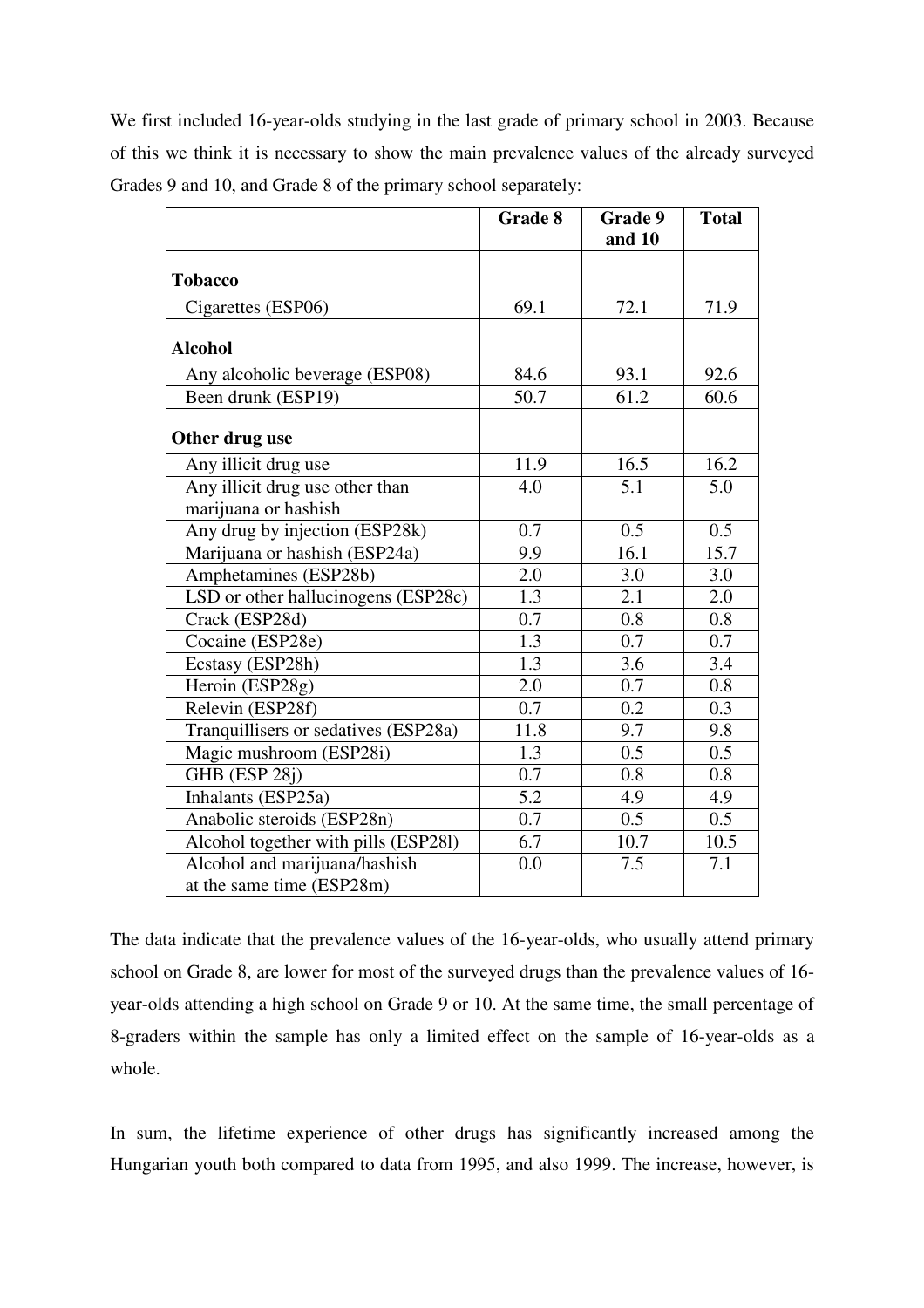primarily due to the further spread of marijuana consumption after 1999. We find it noteworthy that young people in Hungary still mostly use the "traditional" legal drugs like tranquillisers/sedatives and alcohol with pills beside the use of marijuana.

#### **Medically supervised use**

6.6% of the interviewed youth took tranquillisers/sedatives under medical supervision, 4.8% for less than 3 weeks, while 1.8% for longer periods. The consumption of tranquillisers/sedatives is much more widespread among girls (8.4%, while the value is 5% for boys), and the percentage of those who took tranquillisers under medical supervision for more than 3 weeks is twice higher among girls (girls 2.6%, boys 1.1%).

Although the use of tranquillisers/sedatives under medical supervision is still one of the most popular form of consumption in Hungary, there was a definite decrease compared to 1999, when the lifetime prevalence value was 9.4%. The decrease can also be compared to 1995 when the percentage of those who took tranquillisers under medical supervision was 7.6%.

### **Abstinence**

The percentage of those who have never consumed any drug was 5.7% in the whole sample. The abstinence rate without the use of inhalants was identical to this, and the abstinence rate of the use of cigarette, alcohol and illicit drugs, and cigarette and alcohol is higher by a mere 0.1%. This means that all those who try the other drugs come from the cigarette and alcohol consumers. The rate of abstinence is only slightly higher for girls than for boys. The rates of abstinence are quite stable, and do not change significantly compared to either 1995, or 1999.

# **B. Frequency of self-reported drug use in last 12 months (tables 15 to 18)**

#### **Tobacco**

There is no question about yearly consumption.

#### **Alcohol**

84.1% of the interviewed youth consumed alcohol at least once in the previous 12 months. Consumption figures are similar for boys and girls: 84.2% and 84% respectively. More frequent consumption, on 10 or more occasions, is characteristic of boys: 32.1% of them had drink with this frequency. The corresponding rate for girls is 21.9%, and in the whole sample it is 27.3%.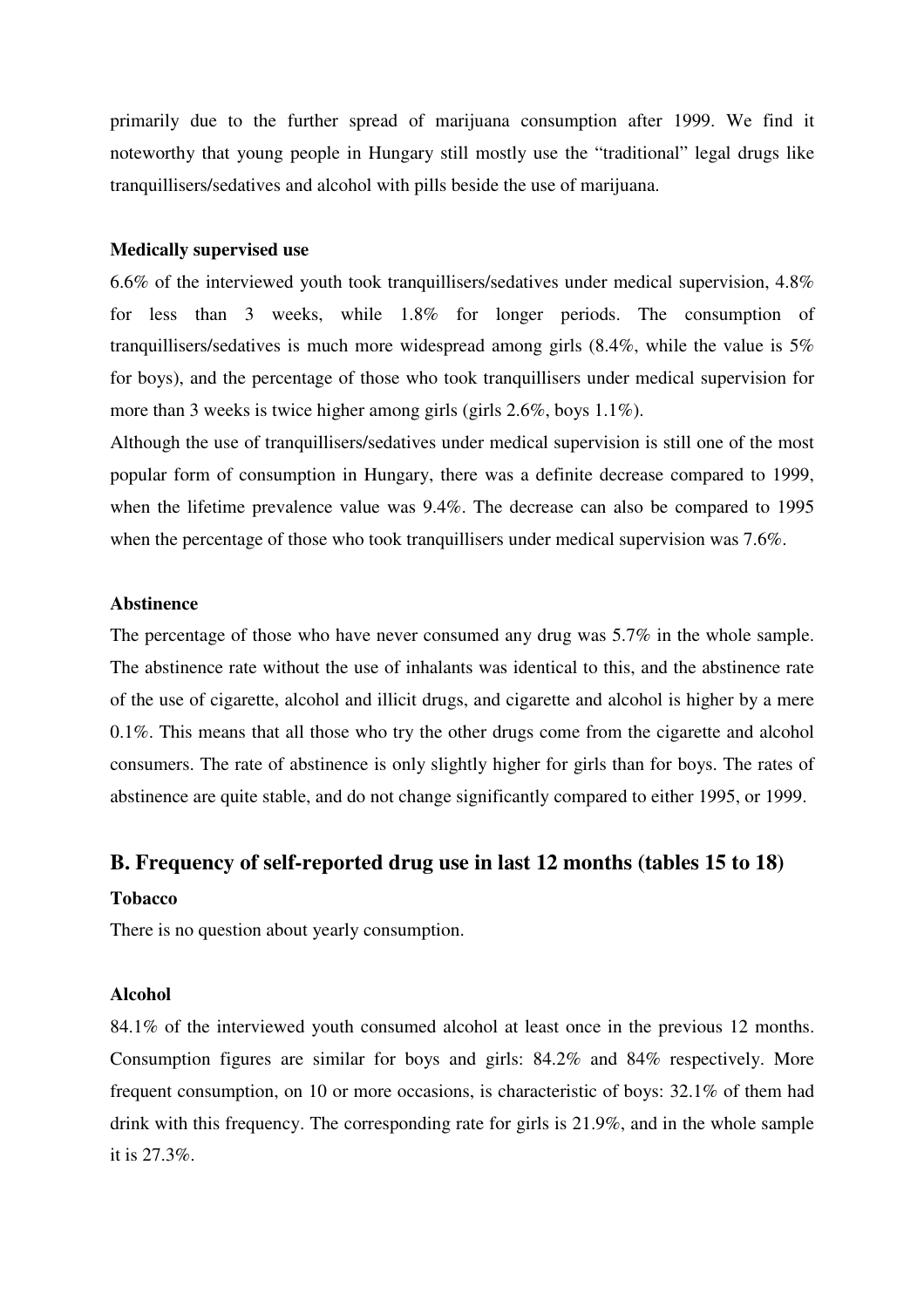Nearly half of the informants, 46.5%, was intoxicated at least once in the 12 months before the survey. The difference between boys and girls is significant, 51.1% of boys and 41.5% of girls reported intoxication during the previous year. For girls, intoxication on 1 or 2 occasions is more characteristic, and only 4.7% them reported 6 or more occasions, while 19.6% of boys said that they were intoxicated at least six times during a 12 months' period before the survey (14.6% of the total sample).

#### **Other drug use**

11.2% of the informants used marijuana at least once during the previous year, and 2.4% them used inhalants. In the case of marijuana, similarly to the lifetime prevalence value, there is a definite increase from 1999 (in 1999 the last year prevalence was 8.3%), while the last year prevalence of inhalant abuse was similar in 1999 (2.2%). Both drugs are consumed more frequently by boys: the yearly prevalence of marijuana is 13.1%, that of inhalant use is 2.8%. The corresponding rates for girls are 9.1% and 2.0%.

A yearly prevalence value above 1% is observed for alcohol and pills (5.7%), alcohol and marijuana (4.4%), tranquillisers/sedatives (5.3%), ecstasy (2.1%), and LSD and other hallucinogens (1.2%). For all other drugs the yearly prevalence value is 1%, or in the majority of cases under it is 0.5%.

#### **Abstinence**

15.7% of the informants did not consume alcohol, marijuana/hashish, or inhalants in the last year. This means that total abstinence is significantly behind the figures in 1999 for both genders, but especially for boys. The percentage of boys who did not consume alcohol, marijuana/hashish, or inhalants was 20.2% in 1999, while in 2003 it was 15.6%. The corresponding rate for girls is 18.7% in 1999, while in 2003 it is 15.9%. The lowering abstinence rate is caused by the increasing consumption of alcohol and marijuana.

# **C. Frequency of self-reported drug use in last 30 days (tables 19 to 22)**

#### **Tobacco**

39.2% of the interviewed youth smoked in the month before the survey. The percentage of those who smoke daily is 28.8%. The percentage of those who smoked in the previous month is similar for girls and boys. While the percentage of those girls who smoked in the previous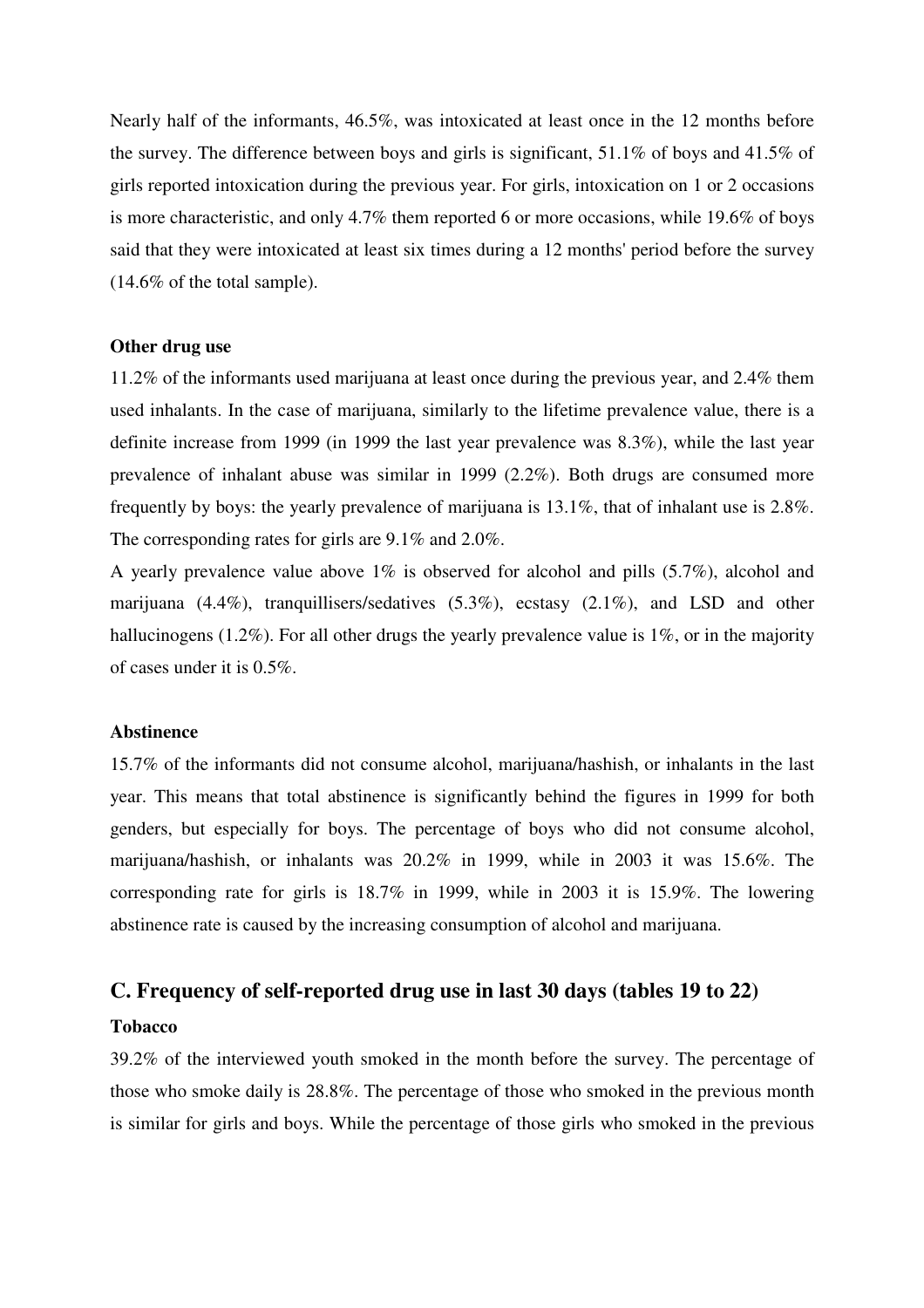month is somewhat higher than that of boys, the percentage of daily smokers is higher among boys (29.6% of boys, while 27.8% of girls smoke daily).

#### **Alcohol**

More than half of the informants, 56.2%, had an alcoholic drink during the month before the survey. 43.7% of the informants had a drink maximum five times, while 5.5% of them drank on 10 or more occasions. The prevalence values for the previous month are quite similar for both genders (boys 56.7%, girls 55.6%), higher consumption (10 or more times) occurs among boys twice as frequently as among girls (boys 7.6%, girls 3.3%). At the same time it is worth mentioning that the prevalence of alcohol consumption in the previous month has increased for both genders when compared to 1999, and this increase was much sharper for girl: the percentage of those who consumed alcohol grew by 5.6% among boys, and 14.6% among girls.

In chime with our earlier surveys, the monthly prevalence of spirits consumption is high both among boys and girls (boys 48.3%, girls 49.6%). The second most popular drink with both genders is wine (girls 46.4%, boys 47.7%). Beer has the lowest monthly prevalence, although the prevalence of beer consumption does not lag that much behind other drinks among boys, as it does among girls (44.7% of boys and 24.5% of girls drank beer in the previous month). When the data of frequent (10 or more occasions) consumption is considered, the order of drink types does not differ from the order seen in monthly consumption. Among boys, however, those who frequently consume alcohol prefer beer.

One-fourth of the interviewed youth were intoxicated at least one time in the month before the survey. The differences between genders are significant for this indicator: the previous month's intoxication rate is 29.9% for boys, while it is only 19.6% for girls. Intoxication is greatly surpassed for both genders by the monthly prevalence of bingeing. 37.1% of boy and 23% of girls reported bingeing in the previous month.

|                          | 1995 | 1999 | 2003 |
|--------------------------|------|------|------|
| Intoxication in the      | 20.5 | 21.2 | 25.0 |
| previous month           |      |      |      |
| Bingeing in the previous | 23.1 | 23.2 | 30.4 |
| month                    |      |      |      |

*Bingeing and intoxication in the previous month in 1995, 1999, and 2003*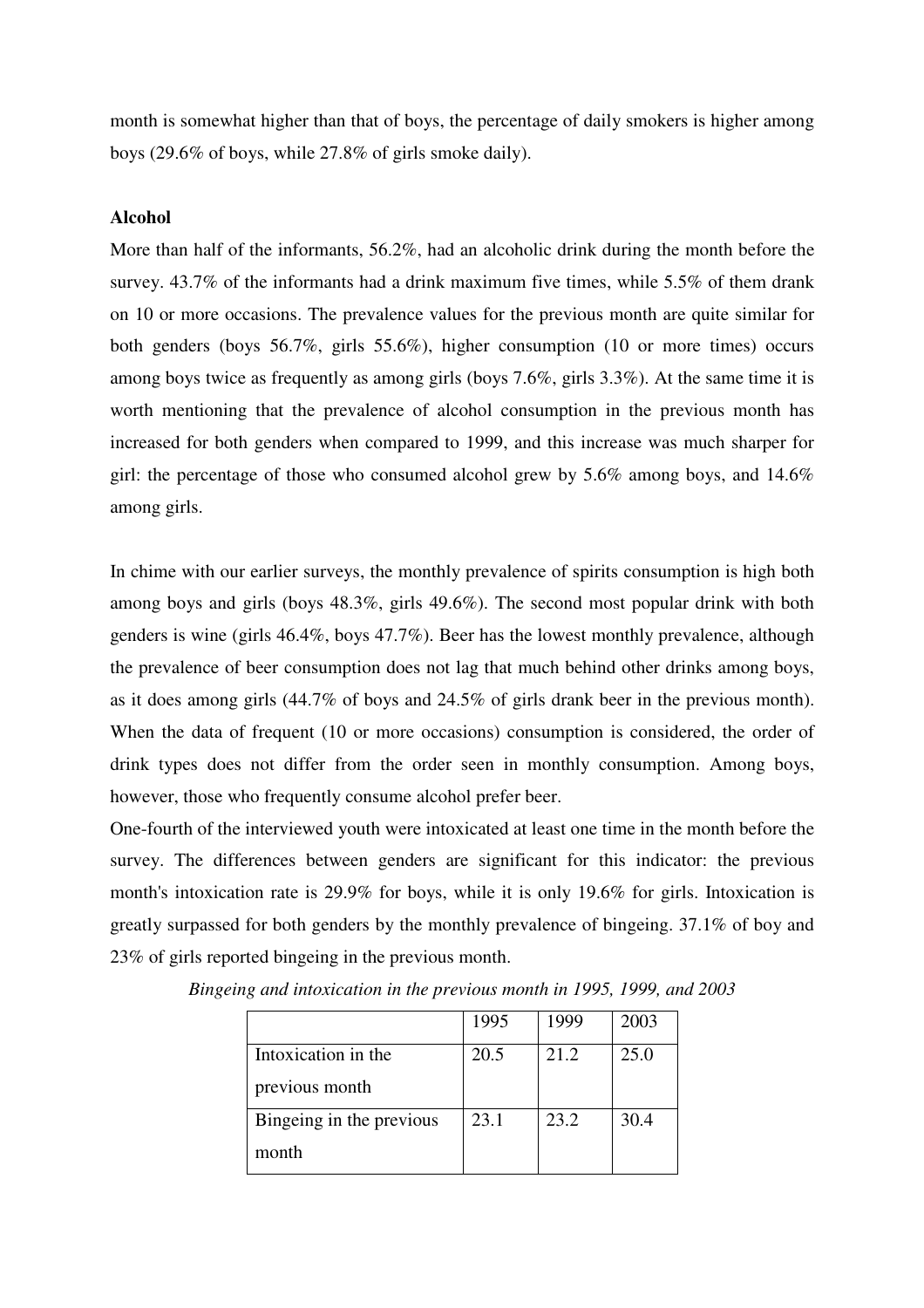The monthly prevalence value of intoxication and bingeing also shows a definite increase between 2003 and 1999.

#### **Other drug use**

Compared to 1999, the monthly prevalence value of marijuana consumption has risen by 50%. The growth was more significant among girls, as the percentage of those who consumed marijuana in the last month has nearly doubled: it has increased from 2.4% to 4.7%. The increase was only 29% for boys, the monthly prevalence value rose from 5.1% to 6.6%. (In the total sample it is 3.8% in 1999, and 5.7% in 2003).

The monthly prevalence of inhalant use is practically unchanged: 1.2% in 1999, and 1.1% in 2003. This stability characteristic of the whole sample hides the fact that the monthly prevalence of inhalant abuse has somewhat decreased among boys, while it has risen among girls.

# **D. Age at first use (tables 23 to 24)**

### **Cigarettes**

The majority of the interviewed youth has smoked their first cigarette by the age of 14, 8.3% of boys and 10.3% of girls has smoked their first cigarette between 15 and 16. The percentage of those who have smoked their first cigarette at 12 or earlier is somewhat higher for boys: it is 31.7%, while for girls it is 25%.

Daily smoking still starts most likely around 14-15 for both genders.

#### **Alcohol**

Young people start with drinking beer. More than one-third (37%) have consumed their first glass of beer by the age of 12, another nearly third (30.8%) by the age of 13-14. 7.1% of the informants started drinking beer later. Wine is most often (36.8%) tried at the age of 13-14. The rate of those who drink wine earlier is also around one-third (32.6%), 8.5% drink wine for the first time at the age of 15 or later, that is, they start to drink beer later in somewhat greater percentages than wine.

The time of the first consumption of spirit is around the age of 13-15. Only 14.3% try spirit before the age of 12. The percentage of those who drink spirit for the first time around the age of 13-15 is 54.2%, out of which 15.8% consume for the first time at the age of 15.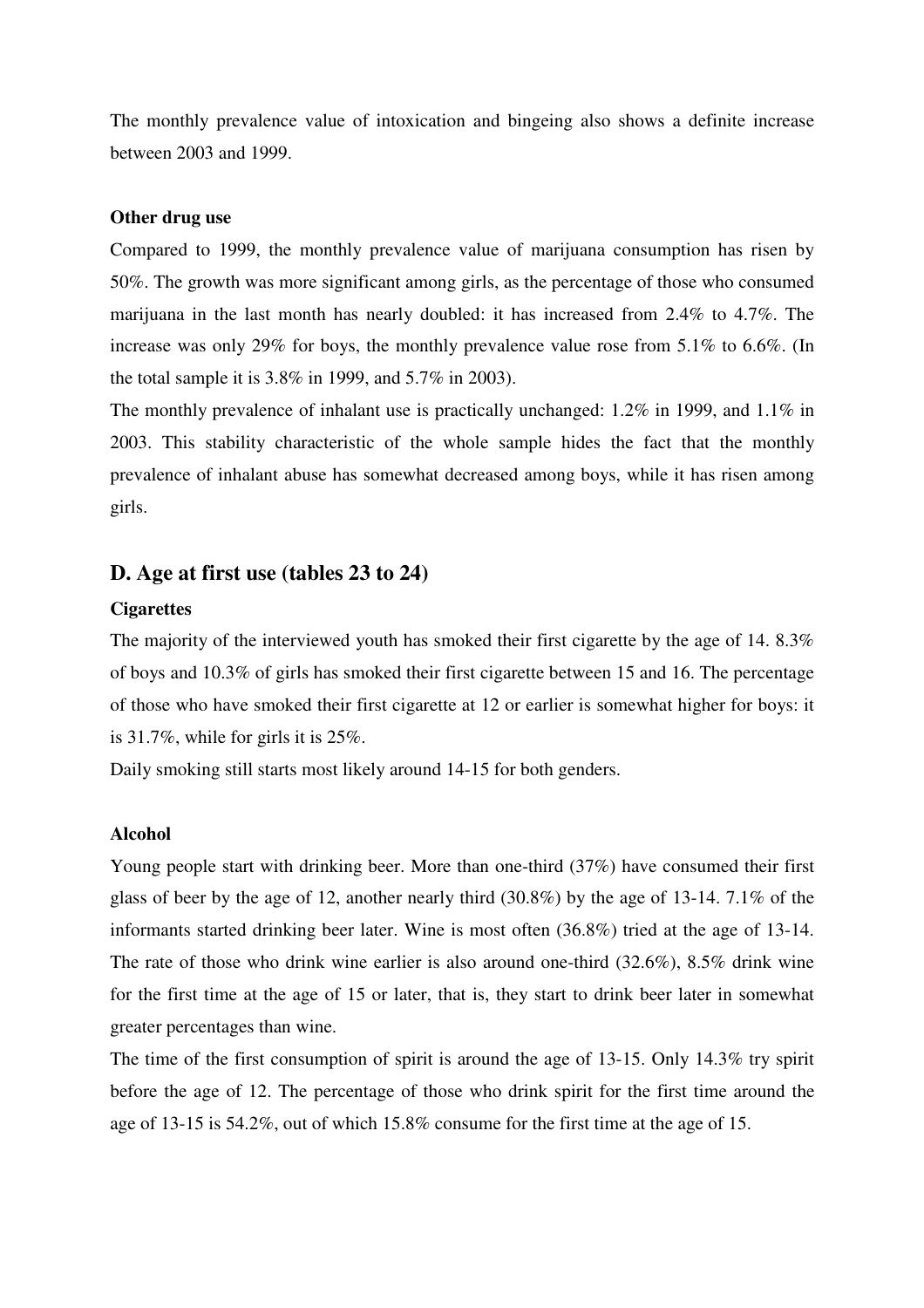Both boys and girls try spirit last. The time of the first beer and wine consumption is about the same, while girls definitely start with beer earlier, and with wine later.

The time of the first intoxication is about the age of 14-15 (girls 43.7%, boys 42.4%, total sample 43.0%). 13.1% of the informants were intoxicated before the age of 14, out of which 4.9% became intoxicated before the age of 12. The early age of first intoxication is more characteristic of boys than girls (17.1% of boys have been intoxicated by the age of 14, as opposed to 8.9% for girls).

#### **Other drugs**

The most frequent age of the first use of other drugs is 14 or 15 both for boys and girls. Earlier age is rare even for drugs with higher lifetime prevalence values. Thus for marijuana the percentage of first-time users under 14 is 1.8%, for alcohol with pills it is 2.0%, and for tranquillisers it is 1.7%.

In sum, the earliest drugs tried by youth are beer and cigarette, while boys try wine more or less simultaneously. Girls start with wine somewhat later, and both boys and girls try spirit much later. About the time they try spirit, they also try their first other drug. The order of the first use of various drugs is similar to that indicated by previous ESPAD surveys.

# **E. Alcohol consumption (tables 25 to 33)**

#### **Quantities**

Data concerning last consumption clearly show the popularity of spirit consumption with young people. Nearly half (48.8%) of the informants consumed spirit on the last occasion. This rate is higher for girls (51.5%) and lower for boys (47%). The data on the totality of informants show that wine consumption is the second most popular. 48.3% of boys and 43.1% of girls had wine on the last occasion (whole sample 45.9%). Thus the data on last consumption show that among boys the consumption of wine is more frequent than the consumption of spirit. The data on last consumption indicate that beer consumption is the least widespread. 45.2% of boys and only 20.1% of girls had beer on the last occasion of alcohol consumption.

We asked about the consumption of alcopop in 2003 for the first time. Of those asked about their last occasion of alcohol consumption 31% had alcopop. A bigger percentage of girls (32.8%) had them than boys (29.3%). This means that the consumption of alcopops is clearly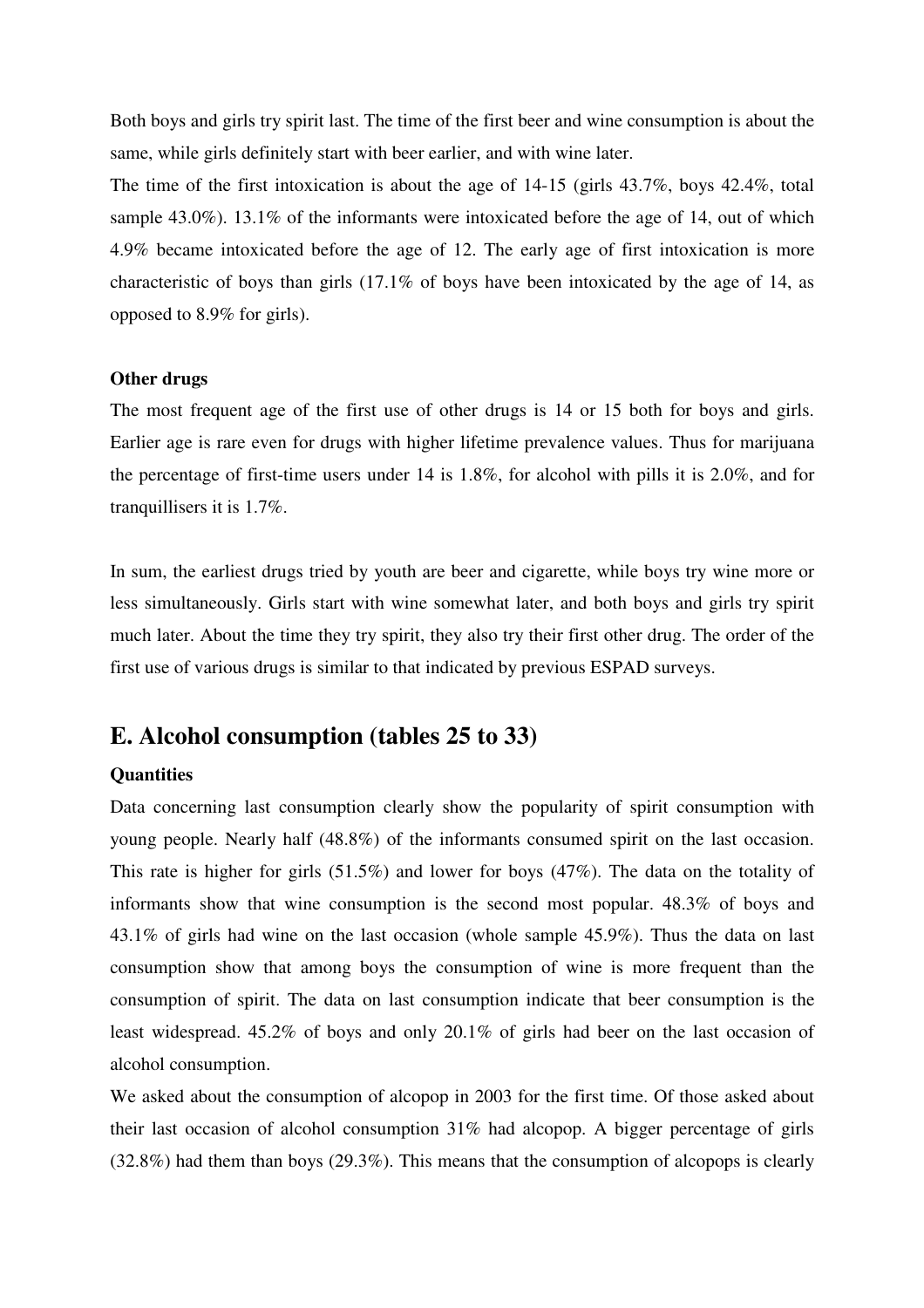present in the drinking habits of young people in Hungary, they are, however, still less popular than other drink types.

Quantitative data indicate that young people consume spirits in the greatest quantity, but the quantity of wine is only slightly lower. On the last occasion 15.1% of all informants had more than 11 cl of spirit, and 14.5% had more than 37 cl of wine. The high-quantity consumption of beer is clearly rare among girls, and it is less frequent among boys as well than the highquantity consumption of other drink types. The consumption of alcopop clearly occurs in small quantities.

#### **Drinking places**

The most frequent places of the last alcohol consumption, in nearly equal distribution, the home, a bar or pub, and the disco. One-fourth of the informants report these places in each case. Often alcohol is consumed at someone else home (20.3%). Only a few people drink alcohol in public areas (streets and parks), and restaurants. Girls drink more often at home and in the disco, while boys drink most often in a bar or pub.

#### **Drunkenness**

On a 10-point scale of the degree of intoxication boys evaluated their drunkenness on the average 5.5, while girls gave 4.6. One-third of boys (33.2%), and only one-fifth of girls (20.8%) gave a value of six or higher. 10.1% of boys and 6.0% of girls evaluated their last incident of intoxication as worth 9 or 10.

Most boys (20.6%) stated that 5 or 6 drinks are needed for them to get intoxicated. The percentage of those boys who indicated 7 or 8 drinks is high (14.7%). 1 to 4 drinks are enough for 18.2% of all interviewed boys to get intoxicated. The quantities most often reported by girls are 3 or 4 drinks (19.0%), and 5 or 6 drinks (18.2%). In general, girls believe that 1.4 drink less is needed for them to get drunk than it is needed for boys (5.0 drinks for girls, 6.4 drinks for boys).

### **Possible personal effects**

Similarly to previous ESPAD surveys, data from 2003 also show that young people believe in the possible positive outcome of alcohol consumption more than in a negative one. Both boys and girls opted for the positive outcomes in twice higher numbers than those choosing negative ones. The most frequent positive outcome indicated by both boys and girls was "I would have a lot of fun" (60.8% of boys, 60.3% of girls). A comparably high number from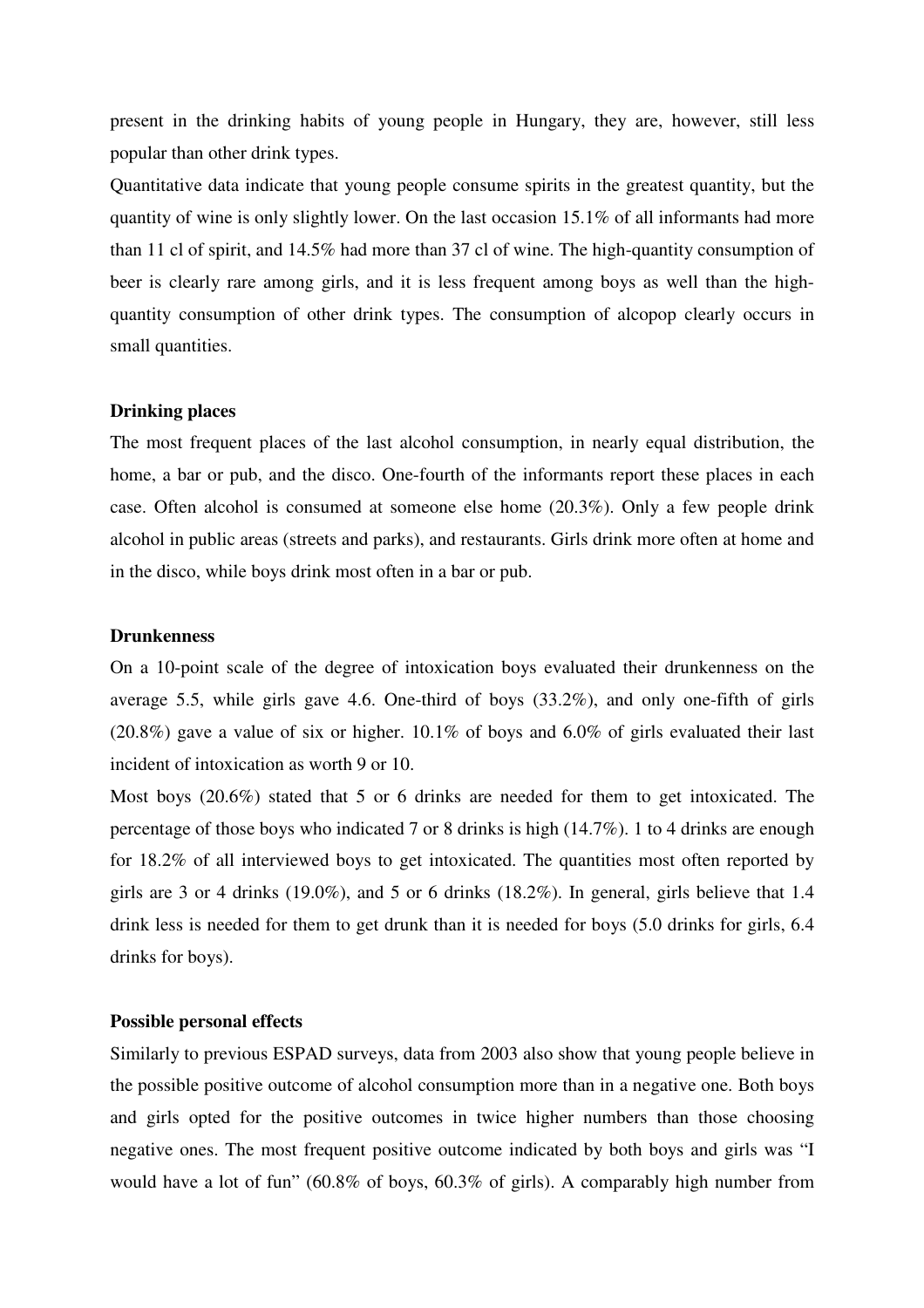both genders chose "I would feel relaxed" (55.0% of boys, 60.5% of girls). As for the possible negative outcomes, both boys and girls indicated "harm my health" and hangover.

#### **Experienced problems**

The majority of the interviewed young people report some kind of problem, only one-fifth (21.4%) of which can be connected to alcohol consumption, and 4.2% to the consumption of other drugs. A somewhat greater number of boys experience no problems at all (7.3%), but there are more among them who reported some alcohol-related problems (24.9%).

Young people most often list relationship problems, mainly "quarrel or argument". This is one of the problems that are the most often connected with alcohol consumption (by 9.4% of boys, and 6.8% of girls). The other problem most often connected with alcohol consumption by both boys and girls is "damage to objects or clothing" (boys 10%, girls 5.0%). Another problem often connected with alcohol by boys is " scuffle or fight" (5.3%), and the "loss of money or other valuables" mentioned by girls  $(4.2\%)$ .

#### **Purchases of alcohol**

30% of the 16-year-old informants purchased an alcoholic beverage for themselves at least once in the last 30 days. A somewhat smaller percentage of girls (24.2%), and more than onethird (35.4%) of boys made such purchases. The types of drink bought reflects the consumption habits of young people, so girls most often bought spirit, and most rarely beer, while boys most often bought wine, and most rarely also beer.

Although the legal drinking age in Hungary is 18 years, the data indicate that 16-year-olds have no problem buying alcoholic beverages.

# **F. Influences of heavy drinking (tables 34 to 35)**

### **Reasons for not drinking**

The effect of heavy drinking on traffic accidents is the most obvious thing that comes to young people's minds. 77.4% of the informants believed that heavy drinking has "quite a lot", or "considerable" effect on traffic accidents. Fewer people consider family problems as serious (68.2%). For financial problems 66.4%, and for violent crimes 65.4% believed that heavy drinking can affect these. Much fewer people, but still more than half of the informants, thought that drinking has a considerable or serious effect on relationship problems (55.5%), accidents (55.6%), or health problems (58.4%).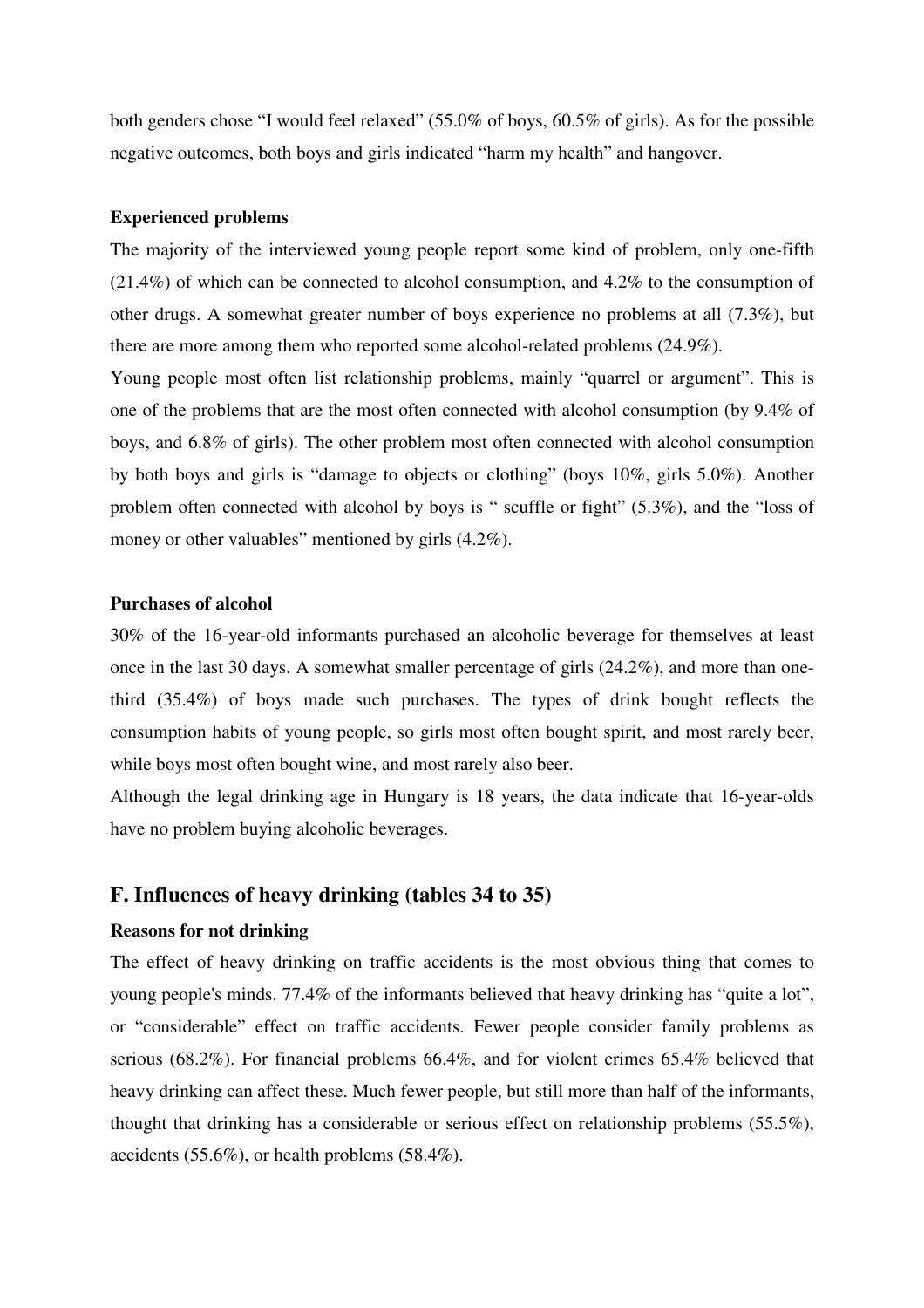A bigger percentage of girls consider the effects of alcohol consumption in all areas as serious, one major difference between boys and girls is the judgement of violent crimes, where much more girls believe that the effects of alcohol consumption are serious or considerable.

# **G. Knowledge of drugs (table 36)**

## **Heard of different drugs**

The majority of Hungarian 16-year-olds have know marijuana/hashish (95.6%), heroin (94.6%), cocaine (93.9%), and tranquillisers (92.4%). Less well-known, but still familiar to the majority are drugs like ecstasy (85.6%), amphetamines (85.6%), and LSD (84.1%). Less than half of the interviewed youth have heard about crack, and particularly few of them know about methadone (26.1%), GHB (21.8%), and magic mushrooms (18.4%). In familiarity with the various drugs there are no significant differences between boys and girls. In opposition with previous ESPAD surveys, our data on familiarity show less clear tendencies. The familiarity of young people with some drugs has increased since 1999 (e.g., tranquillisers, amphetamines, crack, magic mushrooms). The familiarity of other drugs has decreased (such as LSD, heroin, ecstasy, methadone). We consider it likely that the decreasing familiarity is due to the inclusion of primary-school students in data collection in 2003.

In total, 18.6% of young people wanted to try some of the drugs listed. This rate is slightly higher for girls (20.2%), and lower for boys (17.2%). Comparing it with 1999, we can see a definite increase in the willingness to try especially among girls: then only 13.4% of girls wanted to try any of the drugs. The increase is less marked for boys: 16.4% of the boys would have tried some of the drugs in 1999.

# **H. Perceived availability of drugs (table 37)**

Nine out of ten informants believe that it is easy or very easy for them obtain various types of alcohol, and tobacco products. High school students consider spirits more difficult to obtain, this rate is about 10% lower. The percentage of those who think that it is rather difficult, or difficult to obtain these substances is usually 3% (7% for spirits).

The availability of other drugs is considered by students to be much worse than that of cigarettes, or any type of alcohol. Of these substances, inhalants and tranquillisers/sedatives are considered as the most easily obtainable, 36-37% of the informants consider it rather easy,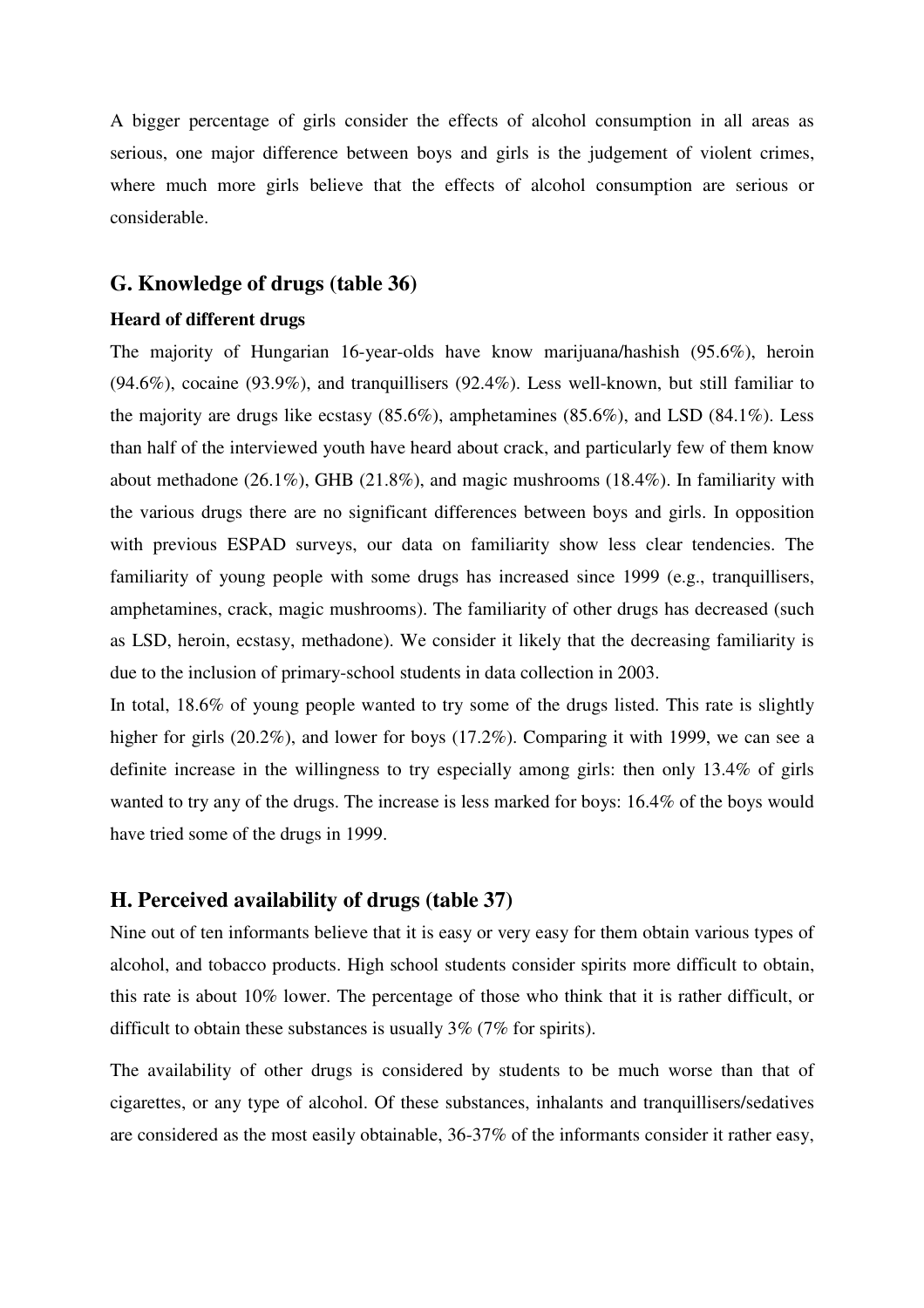or easy. A similar group thinks negatively about availability, and nearly 15-20% consider it impossible.

For other drugs, the majority believe that it is difficult, or impossible to obtain them. The availability of ecstasy and marijuana is considered "rather easy" by 15-20% of the informants, and another 11-12% consider LSD and amphetamines readily available, but these values are under 10% for the other illicit drugs. 25-28% of the informants, and in the case of marijuana/hashish 20% believe that the illegal drugs are absolutely impossible to obtain.

The answers given by boys and girls on the availability of various substances, with the exception of spirits and marijuana, usually show significant differences. Boys tend to have more extreme ideas about the availability of the majority of drugs, more of them think that it is impossible, as well as that it is very easy.

Comparing with the result of previous ESPAD surveys, in the last 4 years no changes were observed in judgement about the availability of the various types of alcohol, tranquillisers/sedatives and inhalants. The percentage of those who consider other drugs to be "easily", or "very easily" obtained has not changed for most of the drugs, or decreases only within the margin of error. A decrease greater than the margin of error was observed for LSD, ecstasy, and inhalants. The direction of changes observed in the last 4 years for most of the illicit drugs is contrary to the changes that occurred in the late 90s.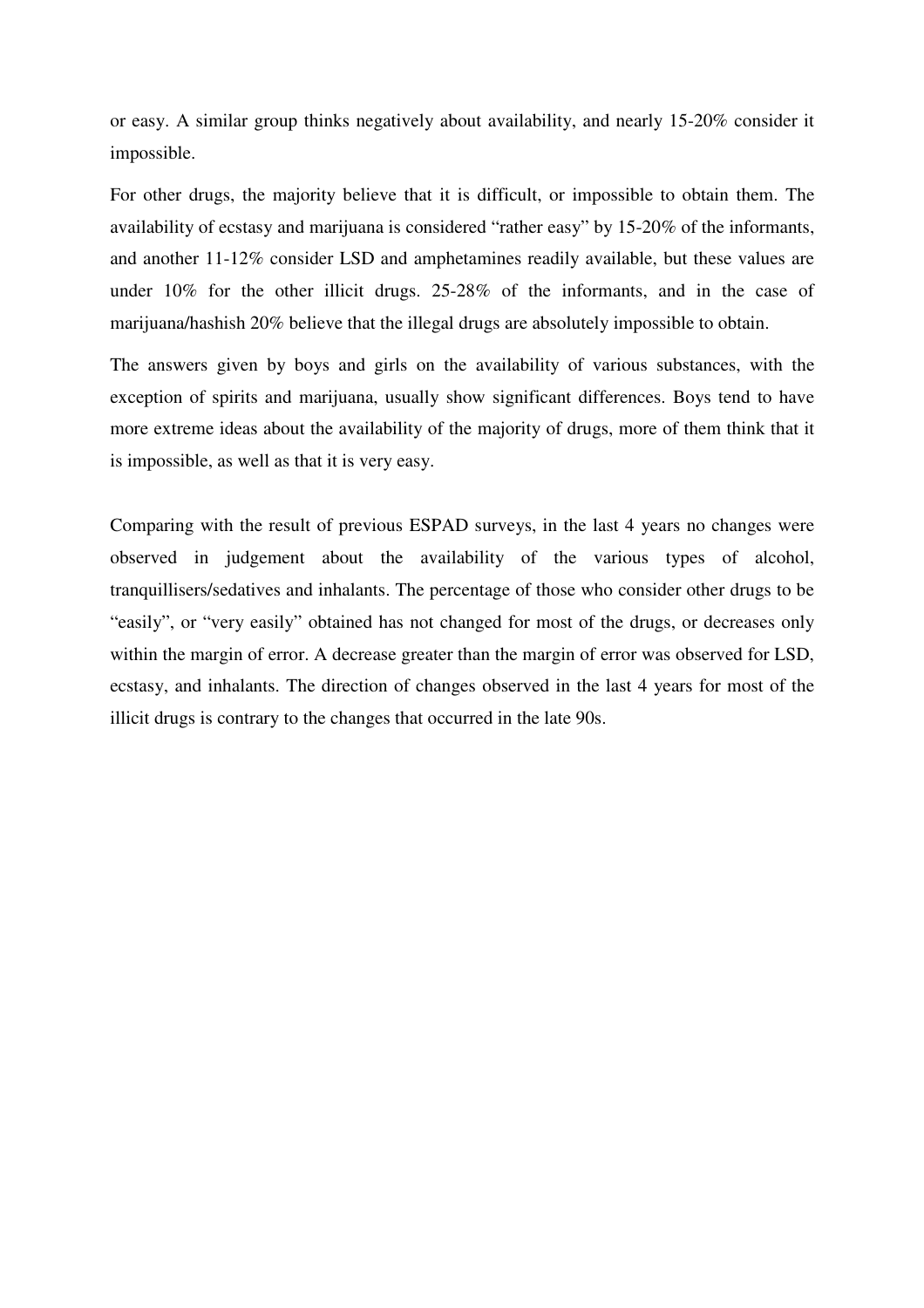### *The percentage of those who consider other drugs easy, or very easy to obtain in 1995, 1999, and 2003*



# **I. Perceived risk of drug use (Table 38)**

Occasional smoking is considered not risky, or somewhat risky by three-fifths of informants, and very risky by 12% of them. Regular smoking (1 packet, or more cigarettes per day) is considered very risky by the majority (nearly three-fourths), and mildly risky by 20%. Occasional smoking is judged more strictly by boys, while regular smoking is judged significantly more strictly by girls.

The majority considers all types of alcohol consumption risky. 70% of the informants consider the almost daily consumption of 1 or 2 drinks moderately, or very risky, but more people have the moderate opinion. Much more than this, four-fifths of the informants consider the occasional (on weekends) consumption of large quantities of alcohol (5 or more drinks). Within this group, 48% labelled it very risky. Of all surveyed types of alcohol consumption, daily and relatively large-quantity (4 or 5 drinks) is considered by most (90%) risky, or very risky (the answers "very risky" make up 70% alone). The distribution of answers is significantly different by gender. Girls consider all kinds of alcohol consumption significantly more risky.

Making comparisons with previous survey results, we can establish that in the last 4 years smoking has become considered more risky, while opinions concerning the various types of alcohol consumption have not changed.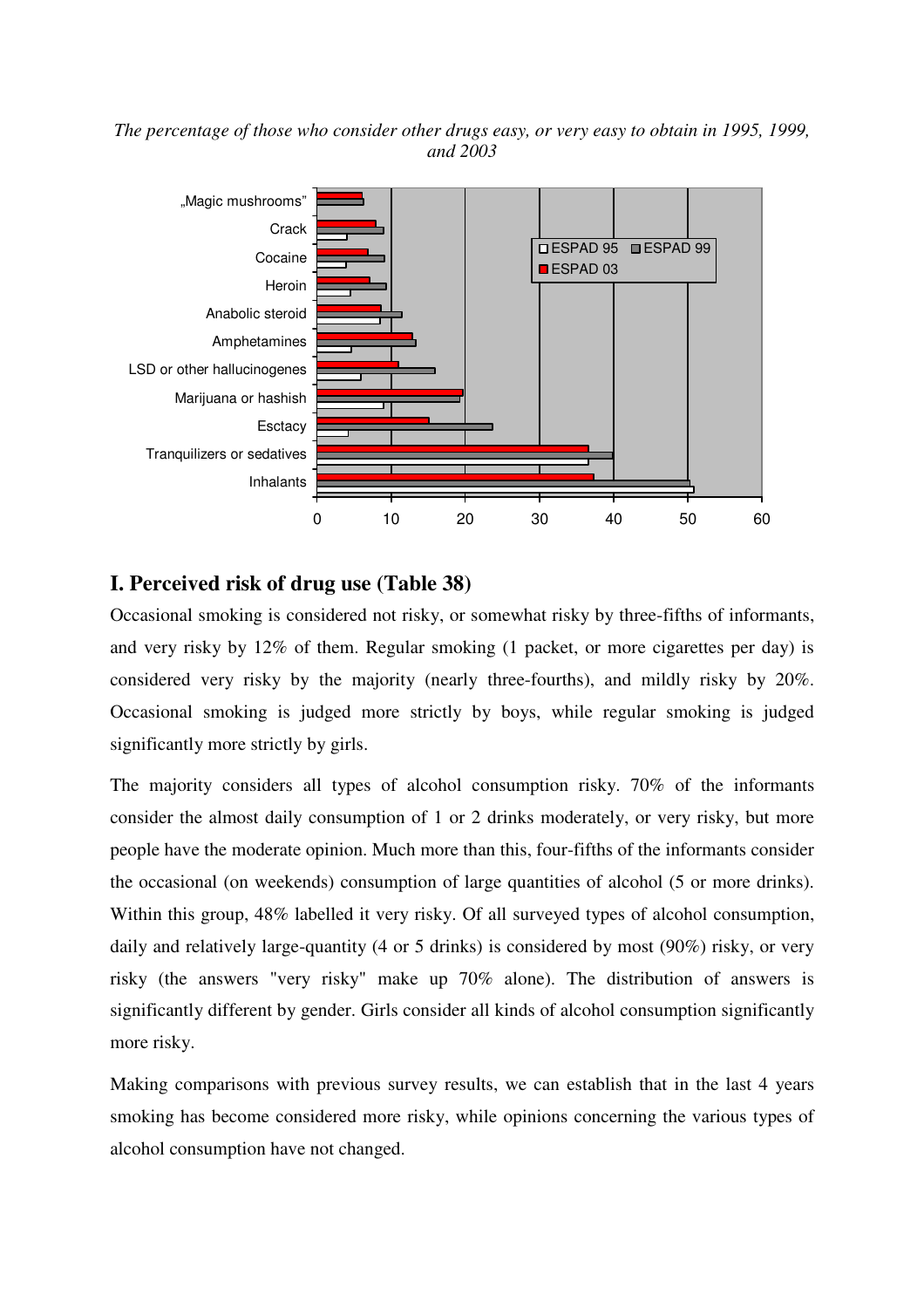The percentage of informants who consider the use of other drugs moderately, or very risky is between 56.8% and 67.9%. The order in this respect looks like the following: cocaine is leading, followed by, in tie, LSD, amphetamine, crack, ecstasy, then with somewhat lower values marijuana, GHB, and inhalants. Regular consumption is considered more risky for any of the drugs. The total percentage of the answers "moderately risky" and "very risky" is between 70.3 and 82.6%. So informants differentiate between the risks of regular, occasional, and one-time consumption, and the differentiation between drugs has also become more sophisticated.

Again, there were significant differences by gender, as boys consider the surveyed drugs less risky.

When comparing previous survey results we can establish that, besides the slight increase in the level of differentiation, there has also been a decrease in the percentage of those who consider trying, or regularly using other drugs risky.

|                  | First use           |                    |                    | Regular consumption |                     |                     |
|------------------|---------------------|--------------------|--------------------|---------------------|---------------------|---------------------|
|                  | ESPAD <sub>95</sub> | <b>ESPAD</b><br>99 | <b>ESPAD</b><br>03 | ESPAD 95            | ESPAD <sub>99</sub> | ESPAD <sub>03</sub> |
| Marijuana        | 79.1                | 76.7               | 59.5               | 92.3                | 93.2                | 82.6                |
| <b>LSD</b>       | 79.2                | 77.1               | 61.1               | 92.0                | 92.5                | 79.3                |
| Amphetamine      | 79.0                | 74.1               | 61.1               | 89.8                | 91.3                | 76.5                |
| Cocaine          | 82.7                | 84.0               | 67.9               | 91.6                | 92.9                | 80.5                |
| Ecstasy          | 78.5                | 75.1               | 61.1               | 88.8                | 92.7                | 80.7                |
| <b>Inhalants</b> | 78.3                | 74.4               | 58.0               | 92.1                | 93.1                | 81.8                |
| Interval         | 4.4                 | 9.9                | 9.9                | 3.5                 | 1.9                 | 6.1                 |

*The percentage of those consider trying, or regularly using other drugs moderately, or very risky (%)* 

# **J. Estimated drug use among friends and siblings (tables 39 to 40)**

# **Cigarettes**

Comparing with the lifetime, yearly and monthly prevalence values characteristic of the age group, we can establish that informants rather underestimate the prevalence of smoking among their friends. 29.1% of boys and 34.5% of girls believe that most or all of their friends smoke (31.7% total sample). According to data on the whole age group, this rate is close to the figure for regular daily smokers.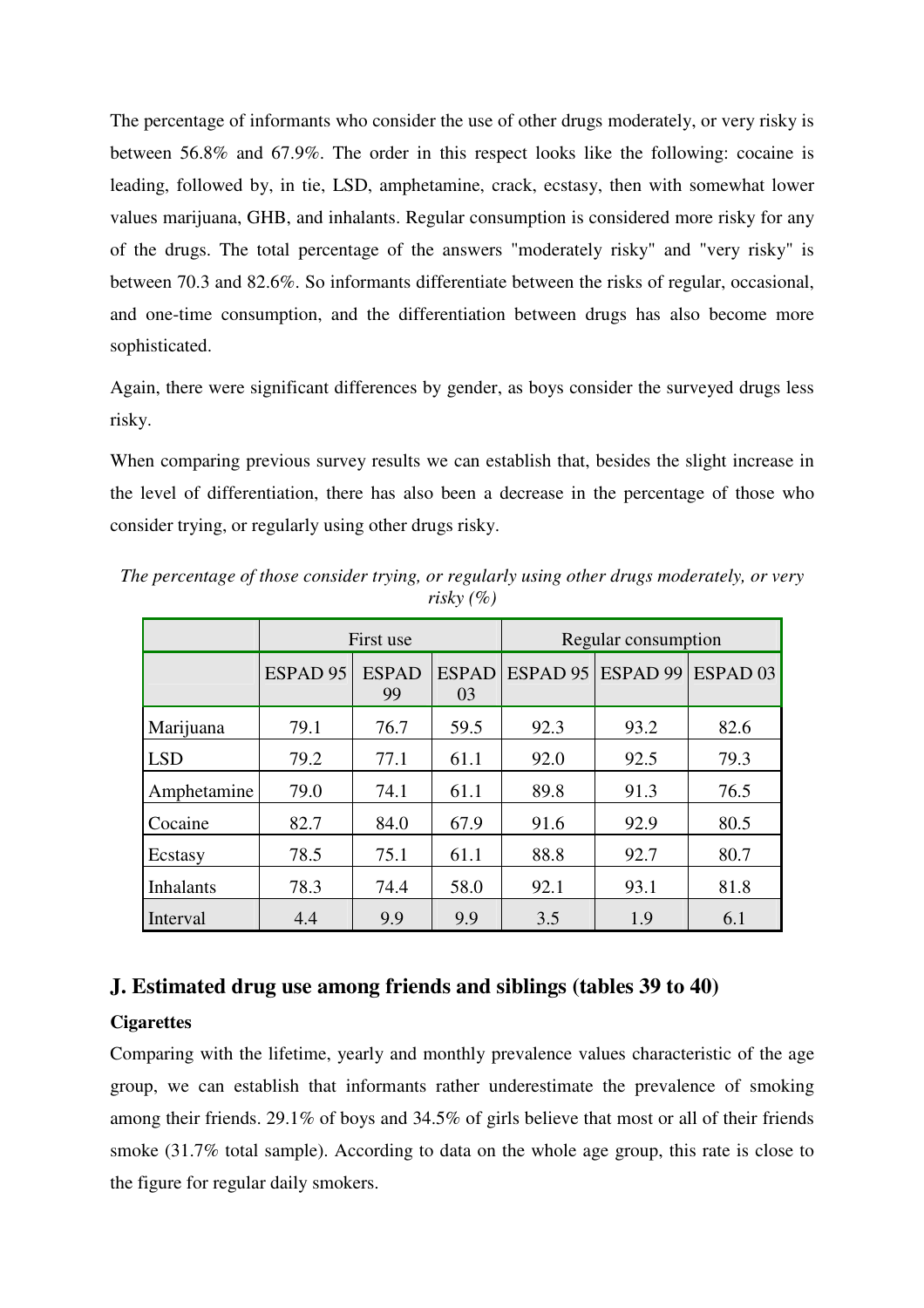There are more of those (half of the informants, or 50.4%), who have a smoking elder sibling  $(girls 54.4\%, boys 46.4\%).$ 

#### **Alcohol**

Even when compared to smoking, very few think that most of their friends drink alcoholic beverages. In total, one-fourth (25.7%) of the informants believe that most or all of their friends consume alcohol. There are more of those (47% of all informants) who believe that their elder sibling consumes alcohol. In the question of intoxication, we can again see that only a very small percentage of informants believe that their friends get drunk regularly (7.7% of all informants). Nearly twice that many think that their elder sibling gets drunk occasionally.

Similarly to previous ESPAD results we still find that while the majority of 16-year-olds smoke and consume alcohol with some regularity, only very few of them think the same of their friends. We assume, and other research in Hungary corroborate this, that the consumption of some alcohol and smoking is widespread and accepted in the Hungarian culture to such a degree, that the expressions "drink", or "smokes" always refer to excessive consumption. It might explain that young people, not thinking that their friend drink or smoke excessively, only rarely gave positive answers concerning their friends' consumption.

#### **Other drugs**

In accordance with its prevalence value, most informants presume that their friends consume marijuana or hashish. 6.6% of girls and 5.8% of boys believe that some of their friends consume marijuana or hashish. Fewer presume that their elder siblings consume marijuana or hashish (4.6% of boys, 4.3% of girls, 4.4% of the total sample).

Also conforming to the prevalence values, the next drug most of the informants presume that their friends consume is alcohol with pills. 3.4% of boys and 5.1% of girls believe that some of their friends consume alcohol with pills (4.2% of the total sample).

Supposed ecstasy consumption by friends is indicated by more girls (3.8%) than boys (2.9%), which is similar to lifetime prevalence values. Fewer  $(2.6\%)$  presume that their siblings consume ecstasy, and, contrary to their opinion about friends, fewer girls presume consumption than boys (2.3% of girls, and 2.9% of boys). Informants presume the consumption of tranquillisers/sedatives by both friends and siblings in percentages that are far below the prevalence values of these drugs.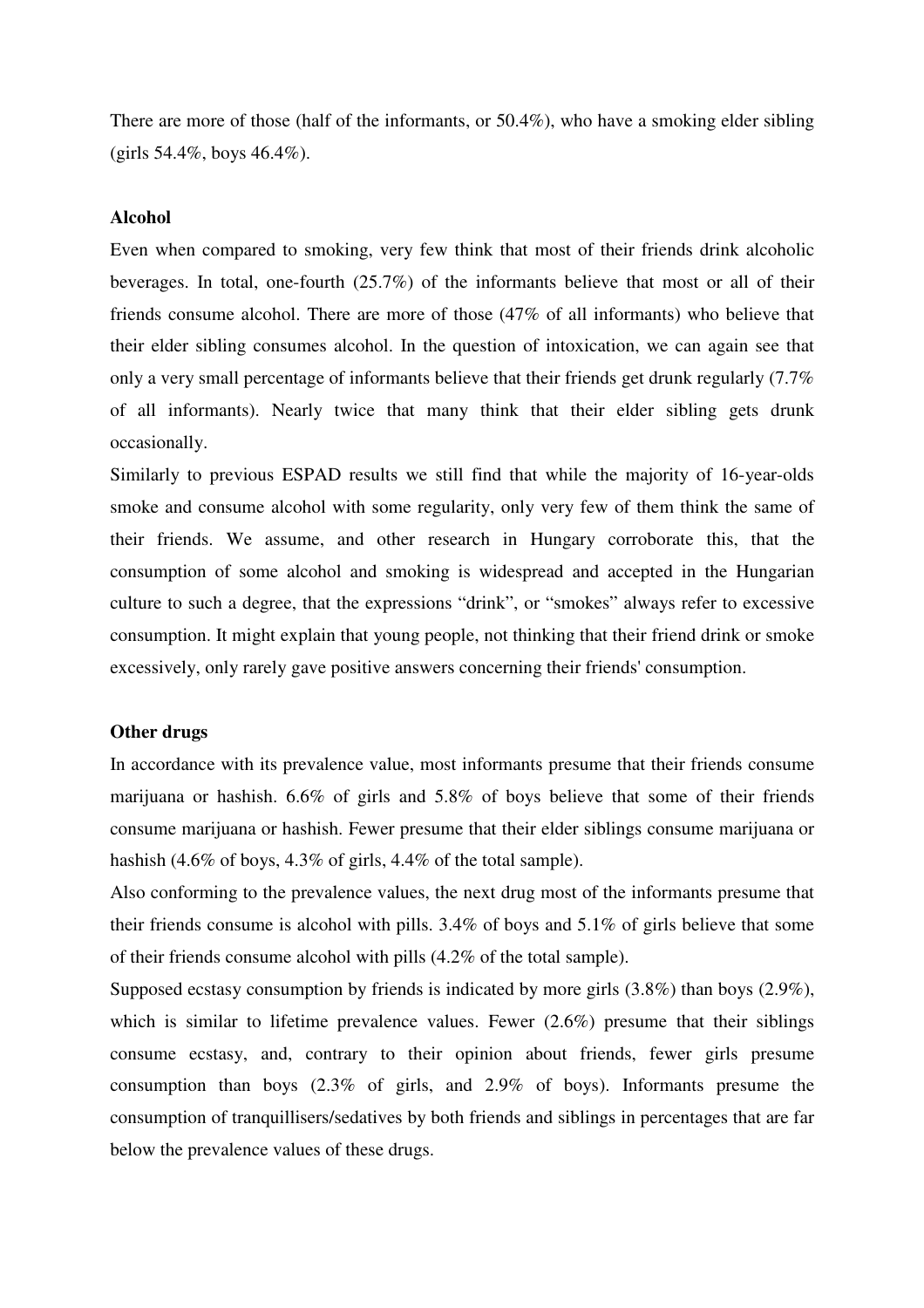# **K. First drug use occasion (tables 41 to 43)**

## **First drug used**

In 2003 the first drug used by both boys and girls was clearly marijuana. 13.8% of boys and 9.5% of girls used this on their first occasion (11.7% of the total sample). Tranquillisers were the second on the list of first drugs used by girls in 1999, while, however, in 1999 tranquillisers were reported almost as frequently as marijuana, in 2003 more than twice as many girls name marijuana as their first drug than those that name tranquillisers.

#### **How the substance was obtained**

As in previous years, the most common way of getting the first drug was, for boys and girls alike, sharing it in a group (7.1% of boys, 5.6% of girls). The second most commonly mentioned way of obtaining was that it was "given by an older friend" (4.6% of boys, 4.2% of girls). In the case of girls, similarly to previous years, common sources include "home"  $(2.4\%)$ , and for boys, a friend of the same age  $(2.8\%)$ .

## **Reasons**

The most common reason to try the first drug, similarly to previous years, was "curiosity". 15.1% of boys and 10.2% of girls picked this reason (12.7% of the total sample). The second most common reason given by boys was that they "wanted to feel high" (6.5%). Girls gave the answers "wanted to feel high" and "wanted to forget problems" in equal percentages (4.8% and 4.9%).

## **L. Places to buy cannabis (table 44)**

As in 1999, nearly half (44.3%) of the young people know of a place to buy marijuana or hashish. This rate is somewhat bigger for girls (48.8%), and smaller for boys (40.2%). Both boys and girls mention the discotheque and the bar as places where marijuana and hashish are easily obtained (boys 25.3%, girls 33%). The second most common place is the dealer's home (15.7%), and for boys "streets, parks" (14.2%). In comparison with 1999, we find the difference that while the school and public areas were rarely mentioned by young people as places to obtain drugs, in 2003 all these places have values above 10%.

# **M. Background variables (tables 45 to 52)**

**Leisure time activities**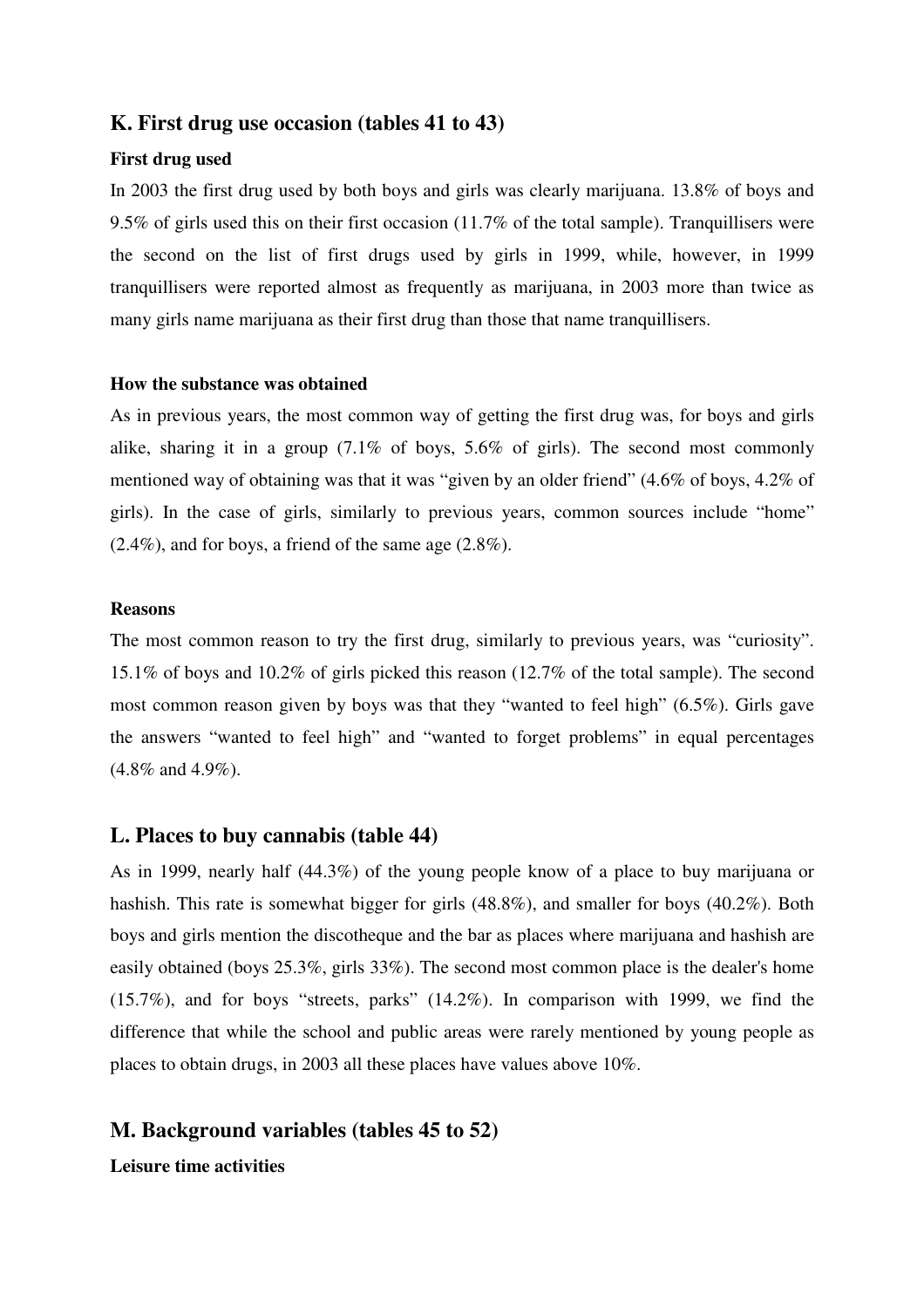Sports and computer games are reported by young people to be the most popular free-time activities that they engage in at least once a month. Computer games are, even if only slightly, more favoured by boys than sports. More than three-quarters of the boys surf the Internet at least once a month. At the same time, the percentage of those who read for fun at least monthly is below 50%. Only one-third of boys ride the motorbike, and 12% play slot machines. Girls engage in most of the free-time activities in great percentages. They rarely ride the motorbike (8.1%), and rarely play slot machines (3.3%). Reading is more popular with girls than boys (61.2%), but it is still among the less popular free-time activities.

#### **Missed schooldays**

As previously noted, at the time of the data collection there was a flu epidemic that was affecting young people especially. This is shown in the high numbers of absences due to illness. 57.2% of boys and 62.4% of girls were absent during the previous 30 days due to an illness. The majority of them stayed home for more than 3 days.

Much fewer student skipped classes, 15.9% of boys and 16.3% of girls missed on the average 1 or 2 schooldays because of "skipping".

For other reasons, 29.1% of boys and 31.9% of girls missed usually 1 or 2 days.

#### **Average grades**

In Hungarian schools students are graded from 1 to 5, where 5 is the best grade, and 1 is the worst. According to grade average, we classified the students. Averages between 1 and 3.1 were considered low, between 3.2 and 3.9 medium, and between 4.0 and 5.0 high. Data indicate that there are more poor, and less good students among boys, than among girls.

#### **Parents' level of schooling**

5.1% of young people do not know what their fathers', and 2.5% their mothers' highest qualification is. Both boys and girls rarely have fathers with the lowest level of schooling (7.1% and 7.3%). The percentage of mothers with the lowest level of schooling is somewhat higher, especially for girls (boys 9.7%, girls 13.8%). the most common level of schooling is "some secondary school" for fathers, which is due to the big percentage of training school qualifications. The most common level of schooling of mothers is "completed secondary school". The father of 20.3%, and the mother of 26% of the informants had graduate degrees.

#### **Household composition**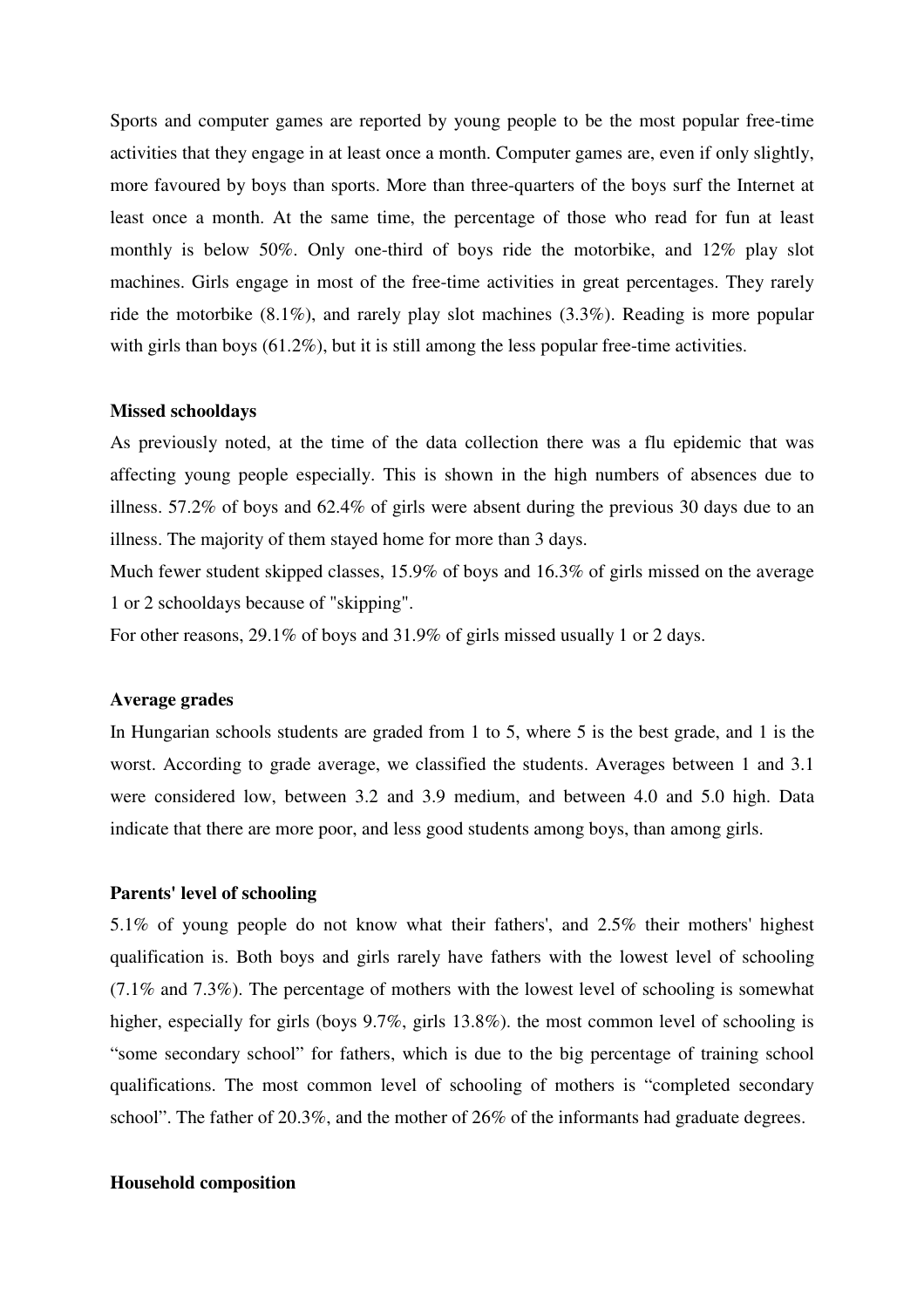The majority of the informants (94.2%) live together with their mothers, and 76.1% together with their fathers. 79.3% of the young people live together with their siblings, and 13.7% with their grandparents. 9.3% live with foster fathers, and 1.7% with foster mothers. 0.5% live completely on their own.

#### **Family situation**

On the basis of a subjective opinion about the family's financial situation we find that, as in 1999, only very few young people believe that their families are in worse-than-average financial situation. In total, 5.9% of the informants (4.8% of boys and 7.2% of girls) consider their situation under the average. 44.5% of boys and 48.3% of girls consider their situation to be on the average (46.3% of the total sample), while 50.7% of boys and 44.5% of girls consider it to be above the average.

### **Satisfaction with relations**

Similarly to 1999, we find in 2003 that informants are the most satisfied with their friendships. Clearly the biggest number of girls are satisfied, or very satisfied with their friendships (83.4%). Much fewer are satisfied, or very satisfied with their relationships with their mothers (74.5%). The smallest percentage of girls are satisfied with their relationships with their fathers (61.9% are satisfied, or very satisfied).

Boys are the most satisfied with their relationships with their mothers (85.7% are satisfied, or very satisfied). Only slightly fewer of them are satisfied, or very satisfied with their friendships (84.4%). Again, the smallest percentage of boys are satisfied with their relationships with their fathers (76.9%).

# **Parents' knowledge about Saturday evenings**

According to two-thirds of boys (66.8%) and three-fourths of girls (74.3%), they parents always know where they spend Saturday nights. A smaller percentage of girls (6.0%), while a somewhat bigger percentage of boys (7.2%) said that their parents only rarely, or never know about their Saturday nights.

## **Summary**

According to the results of the 2003 ESPAD survey in Hungary, the consumption of most surveyed drugs increased among 16-year-olds. While between 1999 and 1995 the indicators